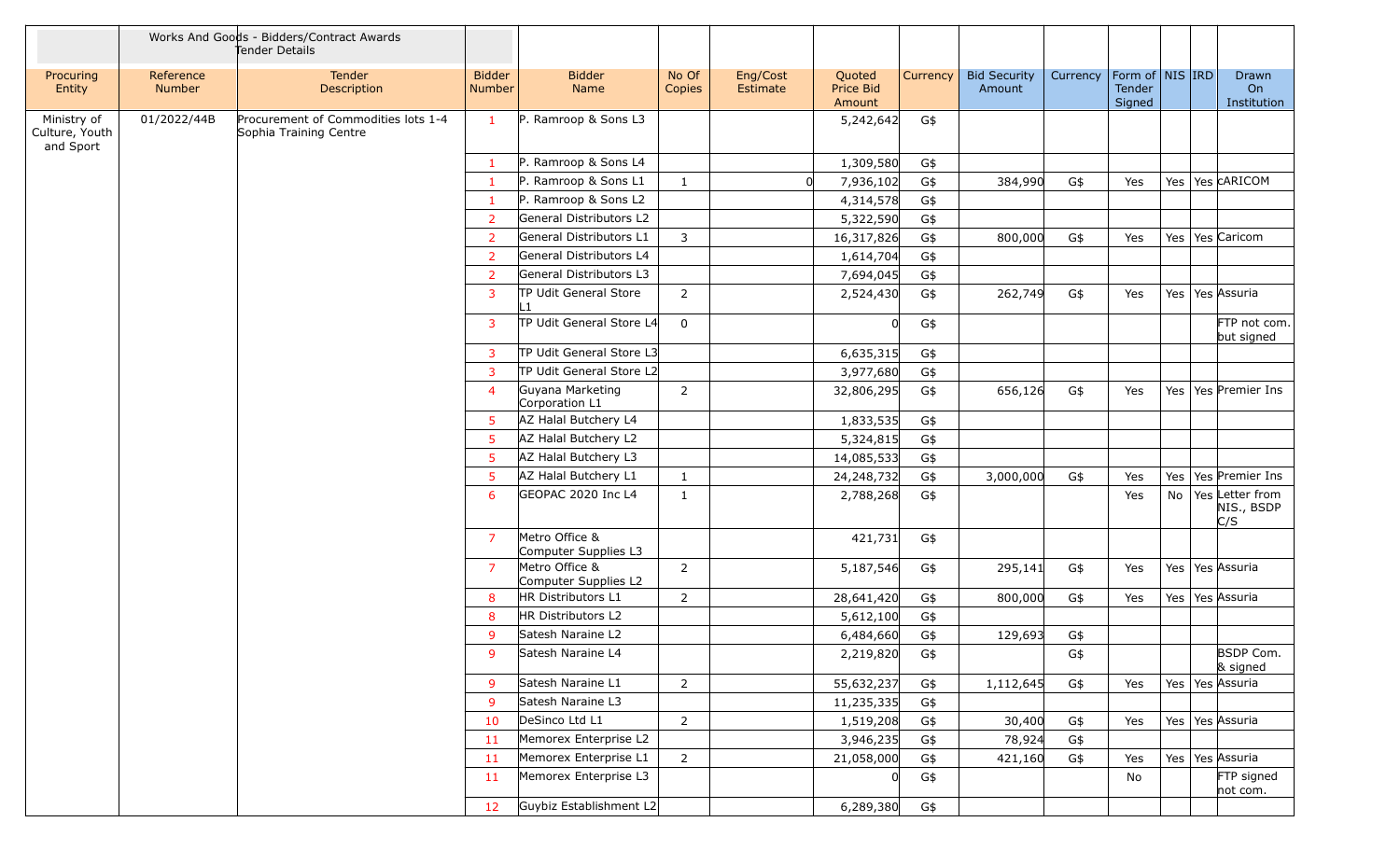|                     |                     | Works And Goods - Bidders/Contract Awards<br>Tender Details                |                         |                                                |                 |                      |                               |          |                               |          |                                         |     |                                 |
|---------------------|---------------------|----------------------------------------------------------------------------|-------------------------|------------------------------------------------|-----------------|----------------------|-------------------------------|----------|-------------------------------|----------|-----------------------------------------|-----|---------------------------------|
| Procuring<br>Entity | Reference<br>Number | Tender<br>Description                                                      | <b>Bidder</b><br>Number | <b>Bidder</b><br>Name                          | No Of<br>Copies | Eng/Cost<br>Estimate | Quoted<br>Price Bid<br>Amount | Currency | <b>Bid Security</b><br>Amount | Currency | Form of   NIS   IRD<br>Tender<br>Signed |     | Drawn<br>On<br>Institution      |
|                     | 01/2022/44B         |                                                                            | 12                      | Guybiz Establishment L4                        |                 |                      | 2,024,740                     | G\$      |                               |          |                                         |     |                                 |
|                     |                     |                                                                            | 12                      | Guybiz Establishment L3                        |                 |                      | 11,919,140                    | G\$      |                               |          |                                         |     |                                 |
|                     |                     |                                                                            | 12                      | Guybiz Establishment                           | $\overline{2}$  |                      | 37,412,034                    | G\$      | 1,152,306                     | G\$      | Yes                                     | Yes | Yes Assuria                     |
|                     |                     |                                                                            | 13                      | Highland Services &<br>Supplies L3             |                 |                      | 6,670,415                     | G\$      |                               |          |                                         |     |                                 |
|                     |                     |                                                                            | 13                      | Highland Services &<br>Supplies L2             |                 |                      | 4,213,505                     | G\$      |                               |          |                                         |     |                                 |
|                     |                     |                                                                            | 13                      | Highland Services &<br>Supplies L1             | $\mathbf{3}$    |                      | 37,715,205                    | G\$      | 1,001,216                     | G\$      | Yes                                     |     | Yes   Yes   Assuria             |
|                     |                     |                                                                            | 13                      | Highland Services &<br>Supplies L4             |                 |                      | 1,461,660                     | G\$      |                               |          |                                         |     |                                 |
|                     |                     |                                                                            | -14                     | Regal Stationery &<br>Computer Centres L4      |                 |                      | 1,895,505                     | G\$      |                               |          |                                         |     |                                 |
|                     |                     |                                                                            | 14                      | Regal Stationery &<br>Computer Centres L3      |                 |                      | 7,683,006                     | G\$      |                               |          |                                         |     |                                 |
|                     |                     |                                                                            | 14                      | Regal Stationery &<br>Computer Centres L2      |                 |                      | 4,553,722                     | G\$      |                               |          | Yes                                     |     | Yes   Yes   No bid sec.<br>seen |
|                     |                     |                                                                            | 14                      | Regal Stationery &<br>Computer Centres L1      | $\overline{2}$  |                      | n                             | G\$      |                               |          | No                                      | Yes | Yes FTP signed<br>not com.      |
|                     |                     |                                                                            | 15                      | Congenial SuperCentre<br>L2                    |                 |                      | 6,367,952                     | G\$      |                               |          |                                         |     |                                 |
|                     |                     |                                                                            | 15                      | Congenial SuperCentre<br>3                     |                 |                      |                               |          |                               |          |                                         |     | FTP signed<br>not com.          |
|                     |                     |                                                                            | 15                      | Congenial SuperCentre<br>$\mathbf{1}$          | 2               |                      | 34,498,220                    | G\$      | 817,323                       | G\$      | Yes                                     |     | Yes   Yes   Assuria             |
|                     |                     |                                                                            | 16                      | I&S Sankar's Imports &<br>Distributors L1      | $\overline{2}$  |                      | 12,872,400                    | G\$      | 257,448                       | G\$      | Yes                                     |     | Yes   Yes Caricom               |
|                     |                     |                                                                            | 16                      | I&S Sankar's Imports &<br>Distributors L3      |                 |                      | 7,751,562                     | G\$      | 155,031                       | G\$      |                                         |     |                                 |
|                     |                     |                                                                            | 17                      | S&K Const. Consul. Ser.<br>& Gen. Sup. Inc. L2 |                 |                      | 6,455,130                     | G\$      |                               |          |                                         |     |                                 |
|                     |                     |                                                                            | 17                      | S&K Const. Consul. Ser.<br>& Gen. Sup. Inc. L4 |                 |                      | 2,221,770                     | G\$      |                               |          |                                         |     |                                 |
|                     |                     |                                                                            | 17                      | S&K Const. Consul. Ser.<br>& Gen. Sup. Inc. L3 |                 |                      | 11,227,938                    | G\$      |                               |          |                                         |     |                                 |
|                     |                     |                                                                            | 17                      | S&K Const. Consul. Ser.<br>& Gen. Sup. Inc. L1 | 1               |                      | 55,633,764                    | G\$      | 1,510,512                     | G\$      | Yes                                     |     | Yes   Yes   Caricom             |
|                     |                     |                                                                            | 18                      | MS Trading L2                                  | $\overline{2}$  |                      | 4,847,140                     | G\$      | 300,000                       | G\$      | Yes                                     |     | Yes   Yes   Premier Ins         |
|                     |                     |                                                                            | 18                      | MS Trading L4                                  |                 |                      | 1,229,150                     | G\$      |                               |          |                                         |     |                                 |
|                     |                     |                                                                            | 18                      | MS Trading L3                                  |                 |                      | 4,139,880                     | G\$      |                               |          |                                         |     |                                 |
|                     |                     |                                                                            |                         | 54                                             |                 |                      | $\mathbf{0}$                  |          |                               |          |                                         |     |                                 |
|                     | 02/2022/44 B        | Procurement of Commodities lots 1-5<br>Ministry of Culture Youth and Sport | $\mathbf{1}$            | S&K Const. Consul. Ser.<br>& Gen. Sup. Inc. L2 |                 |                      | 11,742,000                    | G\$      |                               |          |                                         |     |                                 |
|                     |                     |                                                                            | $\mathbf{1}$            | S&K Const. Consul. Ser.<br>& Gen. Sup. Inc. L4 |                 |                      | 17,338,275                    | G\$      |                               |          |                                         |     |                                 |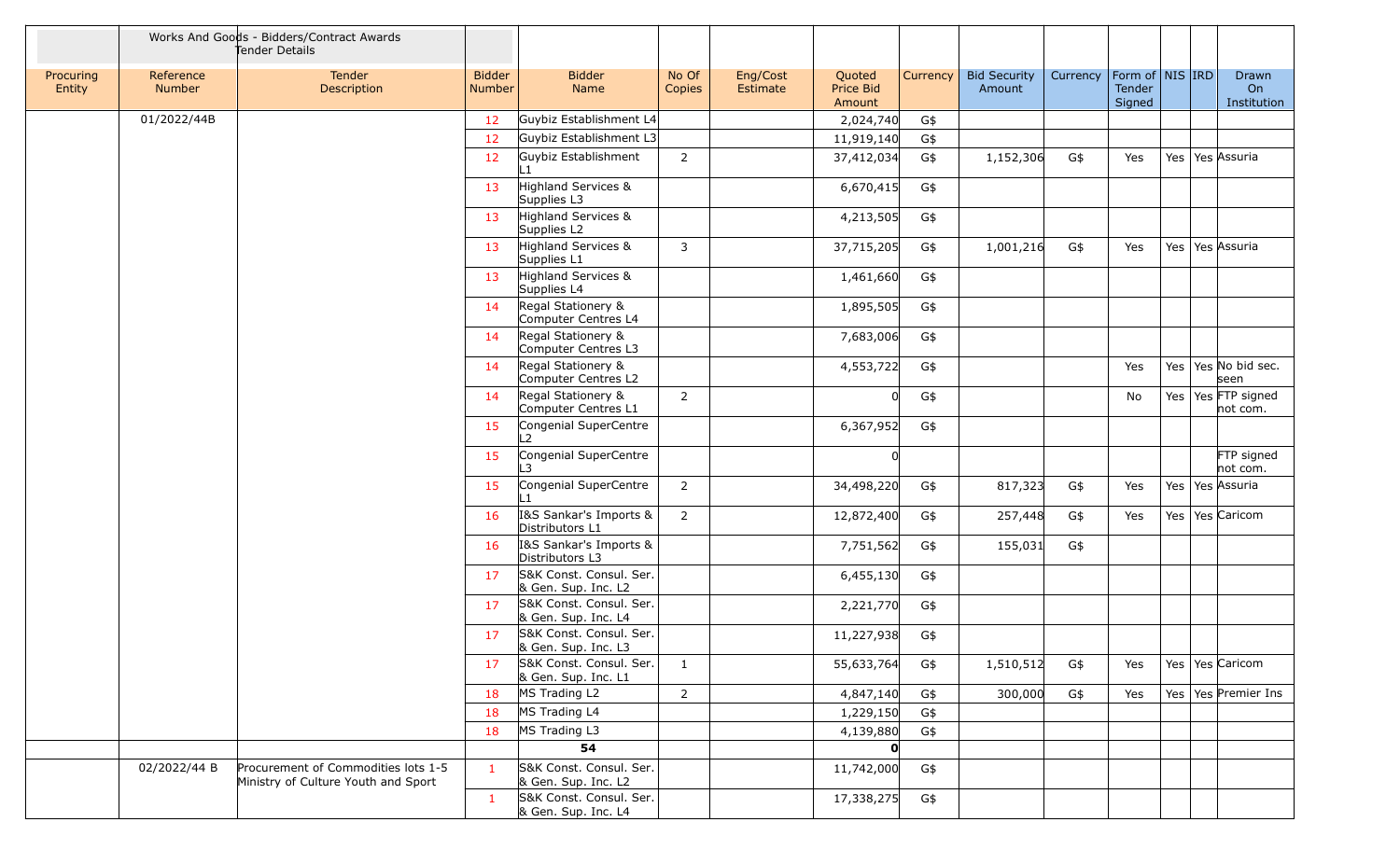|                     |                     | Works And Goods - Bidders/Contract Awards<br>Tender Details |                                |                                                |                 |                      |                               |          |                               |          |                                             |                                   |
|---------------------|---------------------|-------------------------------------------------------------|--------------------------------|------------------------------------------------|-----------------|----------------------|-------------------------------|----------|-------------------------------|----------|---------------------------------------------|-----------------------------------|
| Procuring<br>Entity | Reference<br>Number | Tender<br>Description                                       | <b>Bidder</b><br><b>Number</b> | <b>Bidder</b><br>Name                          | No Of<br>Copies | Eng/Cost<br>Estimate | Quoted<br>Price Bid<br>Amount | Currency | <b>Bid Security</b><br>Amount | Currency | Form of $\vert$ NIS IRD<br>Tender<br>Signed | Drawn<br>On<br>Institution        |
|                     | 02/2022/44 B        |                                                             | -1                             | S&K Const. Consul. Ser.<br>& Gen. Sup. Inc. L1 | 1               |                      | 38,998,695                    | G\$      | 1,478,621                     | G\$      | Yes                                         | Yes   Yes   Caricom               |
|                     |                     |                                                             | -1                             | S&K Const. Consul. Ser.<br>& Gen. Sup. Inc. L5 |                 |                      | 1,444,230                     | G\$      |                               |          |                                             |                                   |
|                     |                     |                                                             | 1                              | S&K Const. Consul. Ser.<br>& Gen. Sup. Inc. L3 |                 |                      | 4,162,840                     | G\$      |                               |          |                                             |                                   |
|                     |                     |                                                             | 2                              | Guyana Marketing<br>Corporation L2             | 2               |                      | 14,842,440                    | G\$      | 296,849                       | G\$      | Yes                                         | Yes   Yes   Premier Ins           |
|                     |                     |                                                             | 3                              | Metro Office &<br>Computer Supplies L4         |                 |                      | 14,190,566                    | G\$      |                               |          |                                             |                                   |
|                     |                     |                                                             | 3                              | Metro Office &<br>Computer Supplies L1         | 2               |                      |                               | G\$      |                               |          | No                                          | Yes   Yes FTP Signed<br>not com.  |
|                     |                     |                                                             | 3                              | Metro Office &<br>Computer Supplies L3         |                 |                      | 6,512,592                     | G\$      |                               |          |                                             |                                   |
|                     |                     |                                                             | $\overline{4}$                 | Satesh Narine L5                               |                 |                      | 1,628,730                     | G\$      |                               |          | Yes                                         | Yes   Yes   BSDP Com.<br>& signed |
|                     |                     |                                                             | $\overline{4}$                 | Satesh Narine L2                               |                 |                      | 11,750,000                    | G\$      | 235,000                       | G\$      |                                             |                                   |
|                     |                     |                                                             | $\overline{4}$                 | Satesh Narine L4                               |                 |                      | 11,008,775                    | G\$      | 220,176                       | G\$      |                                             |                                   |
|                     |                     |                                                             | $\overline{4}$                 | Satesh Narine L1                               | $\mathbf{1}$    |                      | 37,442,520                    | G\$      | 748,850                       | G\$      | Yes                                         | Yes   Yes   Assuria               |
|                     |                     |                                                             | $\overline{4}$                 | Satesh Narine L3                               |                 |                      | 4,160,850                     | G\$      | 83,217                        | G\$      |                                             |                                   |
|                     |                     |                                                             | 5                              | Paradise Food Product<br>$\overline{2}$        |                 |                      | 12,340,400                    | G\$      |                               |          |                                             |                                   |
|                     |                     |                                                             | $5^{\circ}$                    | Paradise Food Product<br>$\mathbf{1}$          | $\overline{2}$  |                      | 36,299,595                    | G\$      | 1,383,200                     | G\$      | Yes                                         | Yes   Yes   Diamond               |
|                     |                     |                                                             | 5                              | Paradise Food Product<br>L4                    |                 |                      | 15,967,040                    | G\$      |                               |          |                                             |                                   |
|                     |                     |                                                             | $5^{\circ}$                    | Paradise Food Product<br>3                     |                 |                      | 2,635,000                     | G\$      |                               |          |                                             |                                   |
|                     |                     |                                                             | 5                              | Paradise Food Product<br>-5                    |                 |                      | 1,917,979                     | G\$      |                               |          |                                             |                                   |
|                     |                     |                                                             | -6                             | Quality Deliverer L4                           | 1               |                      | 280,045,240                   | G\$      | 4,200,679                     | G\$      | Yes                                         | Yes   Yes   Premier Ins           |
|                     |                     |                                                             | 7                              | MS Trading L4                                  |                 |                      | 16,630,025                    | G\$      |                               |          |                                             |                                   |
|                     |                     |                                                             | $\overline{7}$                 | MS Trading L1                                  | $\overline{2}$  |                      | 31,015,790                    | G\$      | 108,224                       | G\$      | Yes                                         | Yes   Yes   Premier Ins           |
|                     |                     |                                                             | 7                              | MS Trading L3                                  |                 |                      | 4,776,245                     | G\$      |                               |          |                                             |                                   |
|                     |                     |                                                             | $\overline{7}$                 | MS Trading L5                                  |                 |                      | 1,690,300                     | G\$      |                               |          |                                             |                                   |
|                     |                     |                                                             | 8                              | Memorex Enterprises L3                         |                 |                      | 3,323,800                     | G\$      | 80,000                        | G\$      |                                             |                                   |
|                     |                     |                                                             | 8                              | Memorex Enterprises L4                         |                 |                      | 11,936,700                    | G\$      | 240,000                       | G\$      |                                             |                                   |
|                     |                     |                                                             | 8                              | Memorex Enterprises L2                         |                 |                      | 12,166,300                    | G\$      |                               |          |                                             |                                   |
|                     |                     |                                                             | 8                              | Memorex Enterprises                            | $\overline{2}$  |                      | 30,595,675                    | G\$      | 720,000                       | G\$      | Yes                                         | Yes   Yes Assuria                 |
|                     |                     |                                                             | $\mathsf{q}$                   | 1&S Sankar's Importers<br>& Distributors L2    | $\overline{2}$  |                      | 10,987,620                    | G\$      | 219,752                       | G\$      | Yes                                         | Yes   Yes   Caricom               |
|                     |                     |                                                             | -9                             | I&S Sankar's Importers<br>& Distributors L4    |                 |                      | 11,723,005                    | G\$      | 234,460                       | G\$      |                                             |                                   |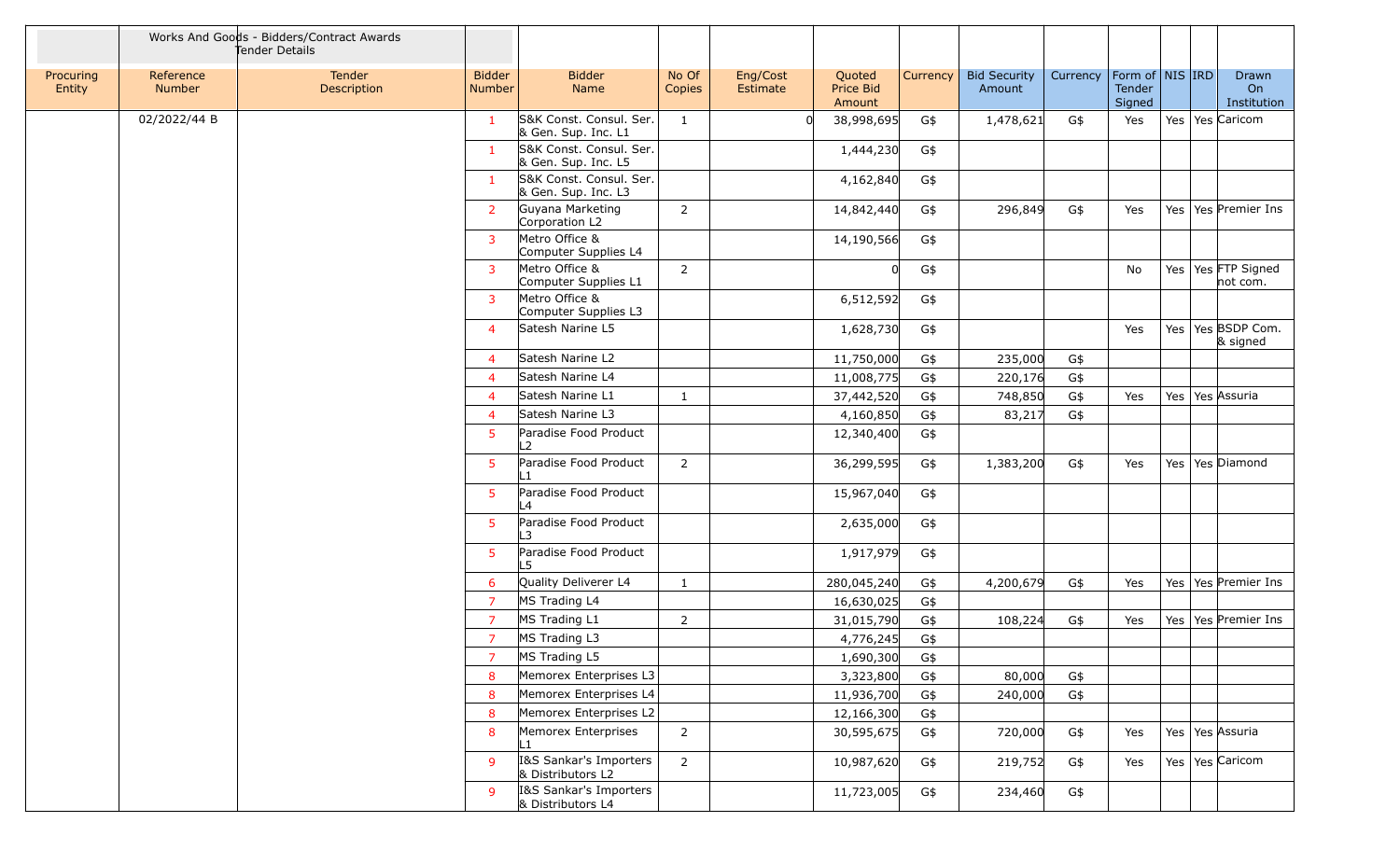|                     |                            | Works And Goods - Bidders/Contract Awards<br>Tender Details |                                |                                          |                 |                      |                               |              |                               |          |                  |                     |                                        |
|---------------------|----------------------------|-------------------------------------------------------------|--------------------------------|------------------------------------------|-----------------|----------------------|-------------------------------|--------------|-------------------------------|----------|------------------|---------------------|----------------------------------------|
| Procuring<br>Entity | Reference<br><b>Number</b> | Tender<br>Description                                       | <b>Bidder</b><br><b>Number</b> | <b>Bidder</b><br>Name                    | No Of<br>Copies | Eng/Cost<br>Estimate | Quoted<br>Price Bid<br>Amount | Currency $ $ | <b>Bid Security</b><br>Amount | Currency | Tender<br>Signed | Form of   NIS   IRD | Drawn<br>O <sub>n</sub><br>Institution |
|                     | 02/2022/44 B               |                                                             | 10                             | General Distributors L5                  |                 |                      | 2,005,702                     | G\$          |                               |          |                  |                     |                                        |
|                     |                            |                                                             | 10                             | General Distributors L2                  |                 |                      | 13,333,950                    | G\$          |                               |          |                  |                     |                                        |
|                     |                            |                                                             | 10                             | General Distributors L3                  |                 |                      | 6, 157, 355                   | G\$          |                               |          |                  |                     |                                        |
|                     |                            |                                                             | 10                             | General Distributors L1                  | 3               |                      | 29,419,391                    | G\$          | 3,000,000                     | G\$      | Yes              |                     | Yes   Yes   Caricom                    |
|                     |                            |                                                             | 10                             | General Distributors L4                  |                 |                      | 15,946,000                    | G\$          |                               |          |                  |                     |                                        |
|                     |                            |                                                             | 11                             | Regal Stationery &<br>Computer Centre L3 |                 |                      | 5,076,328                     | G\$          | 101,526                       | G\$      |                  |                     |                                        |
|                     |                            |                                                             | 11                             | Regal Stationery &<br>Computer Centre L4 |                 |                      | 11,707,253                    | G\$          | 234,145                       | G\$      |                  |                     |                                        |
|                     |                            |                                                             | 11                             | Regal Stationery &<br>Computer Centre L2 |                 |                      |                               |              |                               |          | No               |                     | Yes Yes Signed not<br>com.             |
|                     |                            |                                                             | 11                             | Regal Stationery &<br>Computer Centre L1 | 2               |                      | 29,391,031                    | G\$          | 587,821                       | G\$      | Yes              | Yes   Yes   Assuria |                                        |
|                     |                            |                                                             | 11                             | Regal Stationery &<br>Computer Centre L5 |                 |                      | 945,610                       | G\$          |                               |          |                  |                     |                                        |
|                     |                            |                                                             | 12                             | GEOPAC 2020 Inc L3                       |                 |                      | 6,314,315                     | G\$          | 126,286                       | G\$      |                  |                     |                                        |
|                     |                            |                                                             | 12                             | GEOPAC 2020 Inc L2                       | $\overline{2}$  |                      | 10,051,045                    | G\$          | 301,021                       | G\$      | Yes              | Yes                 | Yes Caricom                            |
|                     |                            |                                                             | 13                             | P. Ramroop & Sons L5                     |                 |                      | 1,516,660                     | G\$          |                               |          |                  |                     |                                        |
|                     |                            |                                                             | 13                             | P. Ramroop & Sons L4                     |                 |                      | 11,264,345                    | G\$          |                               |          |                  |                     |                                        |
|                     |                            |                                                             | 13                             | P. Ramroop & Sons L3                     |                 |                      | 3,673,987                     | G\$          |                               |          |                  |                     |                                        |
|                     |                            |                                                             | 13                             | P. Ramroop & Sons L1                     | 2               |                      | 23,486,108                    | G\$          | 1,043,985                     | G\$      | Yes              |                     | Yes   Yes   Caricom                    |
|                     |                            |                                                             | 13                             | P. Ramroop & Sons L2                     |                 |                      | 841,277                       | G\$          |                               |          |                  |                     |                                        |
|                     |                            |                                                             | 14                             | Alabama Trading L2                       |                 |                      | 9,600,057                     | G\$          |                               |          | Yes              |                     | Yes   Yes   No Bid Sec.<br>Seen        |
|                     |                            |                                                             | 15                             | Congenial Supercentre<br>$\overline{A}$  |                 |                      |                               | G\$          |                               |          |                  |                     | FTP Signed<br>not com.                 |
|                     |                            |                                                             | 15                             | Congenial Supercentre                    |                 |                      |                               |              |                               |          |                  |                     | FTP signed<br>not com.                 |
|                     |                            |                                                             | 15                             | Congenial Supercentre                    |                 |                      | 3,378,900                     | G\$          |                               |          |                  |                     |                                        |
|                     |                            |                                                             | 15                             | Congenial Supercentre<br>$\overline{2}$  |                 |                      | 13,170,000                    | G\$          |                               |          |                  |                     |                                        |
|                     |                            |                                                             | 15                             | Congenial Supercentre<br>L1              |                 |                      | 43,221,300                    | G\$          | 1,316,364                     | G\$      | Yes              | Yes   Yes Assuria   |                                        |
|                     |                            |                                                             | 16                             | HR Distributors L3                       |                 |                      | 3,595,750                     | G\$          |                               |          |                  |                     |                                        |
|                     |                            |                                                             | 16                             | HR Distributors L2                       |                 |                      | 14,258,000                    | G\$          |                               |          |                  |                     |                                        |
|                     |                            |                                                             | 16                             | HR Distributors L1                       | $\overline{2}$  |                      | 33,872,300                    | G\$          | 1,040,000                     | G\$      | Yes              | Yes   Yes   Assuria |                                        |
|                     |                            |                                                             | 17                             | AZ Halal Butchery L2                     |                 |                      | 16,074,700                    | G\$          |                               |          |                  |                     |                                        |
|                     |                            |                                                             | 17                             | AZ Halal Butchery L1                     | $\mathbf{1}$    |                      | 32,389,575                    | G\$          | 3,554,746                     | G\$      | Yes              |                     | Yes Yes Premier In s                   |
|                     |                            |                                                             | 17                             | AZ Halal Butchery L4                     |                 |                      | 116,107,425                   | G\$          |                               |          |                  |                     |                                        |
|                     |                            |                                                             | 17                             | AZ Halal Butchery L3                     |                 |                      | 7,164,625                     | G\$          |                               |          |                  |                     |                                        |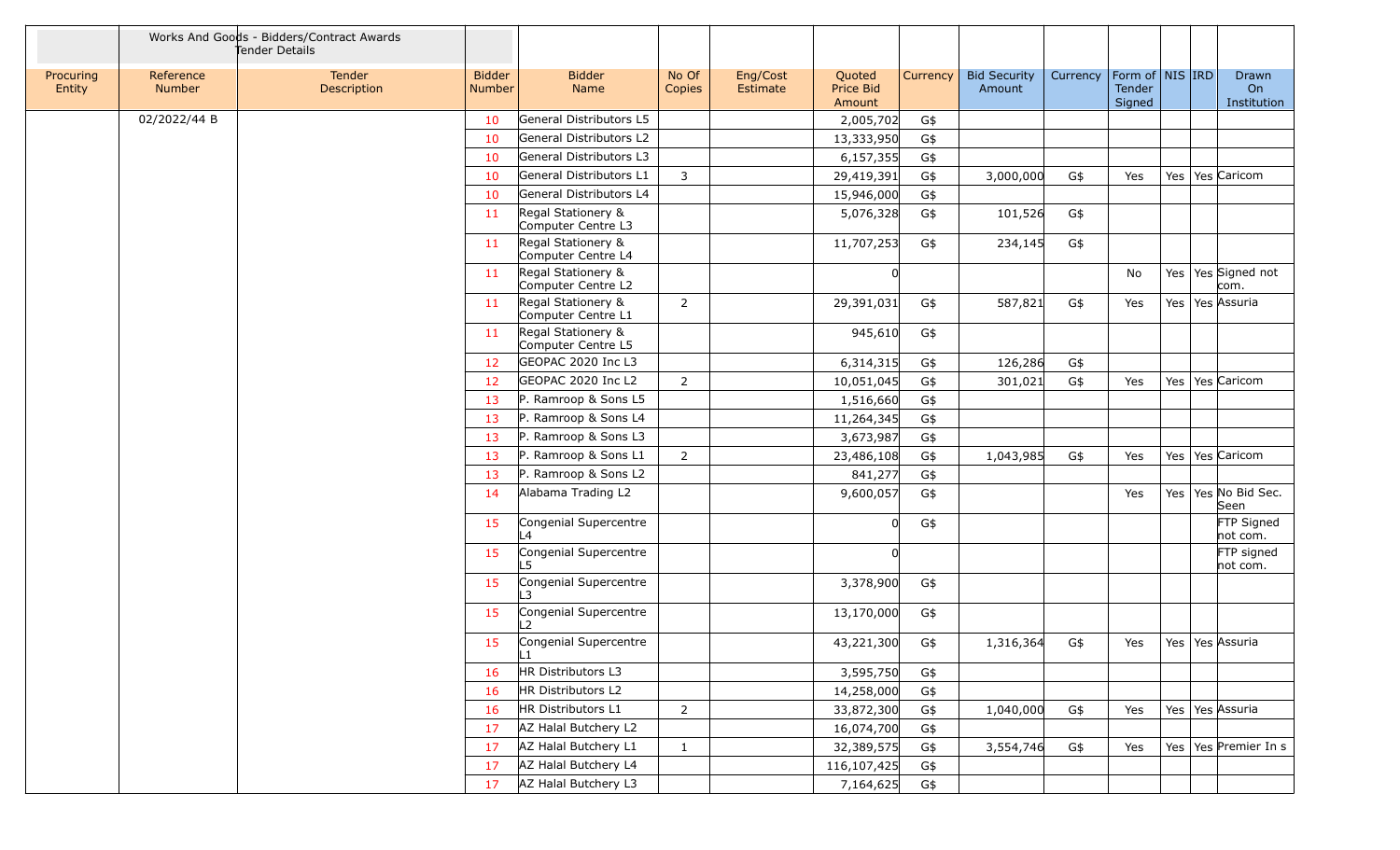|                     |                            | Works And Goods - Bidders/Contract Awards<br>Tender Details  |                                |                                           |                 |                      |                               |                 |                               |          |                                     |  |                                 |
|---------------------|----------------------------|--------------------------------------------------------------|--------------------------------|-------------------------------------------|-----------------|----------------------|-------------------------------|-----------------|-------------------------------|----------|-------------------------------------|--|---------------------------------|
| Procuring<br>Entity | Reference<br><b>Number</b> | Tender<br><b>Description</b>                                 | <b>Bidder</b><br><b>Number</b> | <b>Bidder</b><br>Name                     | No Of<br>Copies | Eng/Cost<br>Estimate | Quoted<br>Price Bid<br>Amount | <b>Currency</b> | <b>Bid Security</b><br>Amount | Currency | Form of NIS IRD<br>Tender<br>Signed |  | Drawn<br>On<br>Institution      |
|                     | 02/2022/44 B               |                                                              | 17                             | AZ Halal Butchery L5                      |                 |                      | 2,987,450                     | G\$             |                               |          |                                     |  |                                 |
|                     |                            |                                                              |                                | 61                                        |                 |                      |                               |                 |                               |          |                                     |  |                                 |
|                     | 03/2022/44                 | Procurement of Commodities Lots 1-5<br>Department of Culture | $\mathbf{1}$                   | General Distributors L5                   |                 |                      | 2,398,812                     | G\$             |                               |          |                                     |  |                                 |
|                     |                            |                                                              | $\mathbf{1}$                   | General Distributors L4                   |                 |                      | 10,174,845                    | G\$             |                               |          |                                     |  |                                 |
|                     |                            |                                                              | -1                             | General Distributors L3                   |                 |                      | 3,518,560                     | G\$             |                               |          |                                     |  |                                 |
|                     |                            |                                                              | $\mathbf{1}$                   | General Distributors L12                  |                 |                      | 6,857,514                     | G\$             |                               |          |                                     |  |                                 |
|                     |                            |                                                              | $\mathbf{1}$                   | General Distributors L1                   | 3               | <sup>n</sup>         | 46,302,934                    | G\$             | 3,300,000                     | G\$      | Yes                                 |  | Yes   Yes   Caricom             |
|                     |                            |                                                              | <sup>2</sup>                   | TP Udit General Store L5                  |                 |                      | 8,670,720                     | G\$             |                               |          |                                     |  |                                 |
|                     |                            |                                                              | 2                              | TP Udit General Store L4                  |                 |                      | 6,914,640                     | G\$             |                               |          |                                     |  |                                 |
|                     |                            |                                                              | $\overline{2}$                 | TP Udit General Store L3                  |                 |                      | 1,820,510                     | G\$             |                               |          |                                     |  |                                 |
|                     |                            |                                                              | $\overline{2}$                 | TP Udit General Store L2                  |                 |                      | 3,994,560                     | G\$             |                               |          |                                     |  |                                 |
|                     |                            |                                                              | $\overline{2}$                 | TP Udit General Store<br>∣ 1              | $\overline{2}$  |                      | 26,374,720                    | G\$             | 801,423                       | G\$      | Yes                                 |  | Yes   Yes   Assuria             |
|                     |                            |                                                              | 3                              | Guyana Marketing<br>Corporation L2        |                 |                      | 9,072,060                     | G\$             |                               |          |                                     |  |                                 |
|                     |                            |                                                              | 3                              | Guyana Marketing<br>Corporation L1        | 1               |                      | 9,072,060                     | G\$             | 181,441                       | G\$      | Yes                                 |  | Yes   Yes   Premier Ins         |
|                     |                            |                                                              | $\overline{4}$                 | P. Ramroop & Sons L5                      |                 |                      | 1,379,840                     | G\$             |                               |          |                                     |  |                                 |
|                     |                            |                                                              | $\overline{4}$                 | P. Ramroop & Sons L4                      |                 |                      | 9,158,741                     | G\$             |                               |          |                                     |  |                                 |
|                     |                            |                                                              | $\overline{4}$                 | P. Ramroop & Sons L3                      |                 |                      | 1,876,010                     | G\$             |                               |          |                                     |  |                                 |
|                     |                            |                                                              | $\overline{4}$                 | P. Ramroop & Sons L2                      |                 |                      | 6,227,300                     | G\$             |                               |          |                                     |  |                                 |
|                     |                            |                                                              | $\overline{4}$                 | P. Ramroop & Sons L1                      | $\mathbf{1}$    |                      | 131,145,196                   | G\$             | 995,742                       | G\$      | Yes                                 |  | Yes   Yes   Caricom             |
|                     |                            |                                                              | $5\phantom{.0}$                | Congenial Supercentre<br>.5               |                 |                      | 1,869,400                     | G\$             |                               |          |                                     |  |                                 |
|                     |                            |                                                              | 5                              | Congenial Supercentre<br>$\overline{4}$   |                 |                      | <sup>n</sup>                  | G\$             |                               |          | No                                  |  | Yes Yes Signed not<br>completed |
|                     |                            |                                                              | 5                              | Congenial Supercentre<br>$\mathbf{B}$     |                 |                      | 2,016,900                     | G\$             |                               |          |                                     |  |                                 |
|                     |                            |                                                              | 5                              | Congenial Supercentre<br>$\mathcal{L}$    |                 |                      | 7,909,800                     | G\$             |                               |          |                                     |  |                                 |
|                     |                            |                                                              | $5\phantom{.0}$                | Congenial Supercentre<br>L1               | 2               |                      | 54,002,640                    | G\$             | 1,315,975                     | G\$      | Yes                                 |  | Yes   Yes Assuria               |
|                     |                            |                                                              | 6                              | Satesh Narine L5                          |                 |                      | 1,266,330                     | G\$             |                               |          |                                     |  |                                 |
|                     |                            |                                                              | 6                              | Satesh Narine L4                          |                 |                      | 10,741,750                    | G\$             | 214,835                       | G\$      |                                     |  |                                 |
|                     |                            |                                                              | 6                              | Satesh Narine L3                          |                 |                      | 3,339,326                     | G\$             | 66,787                        | G\$      |                                     |  |                                 |
|                     |                            |                                                              | 6                              | Satesh Narine L2                          |                 |                      | 7,350,852                     | G\$             | 147,017                       | G\$      |                                     |  |                                 |
|                     |                            |                                                              | 6                              | Satesh Narine L1                          | $\overline{2}$  |                      | 49,588,536                    | G\$             | 991,771                       | G\$      | Yes                                 |  | Yes   Yes Assuria               |
|                     |                            |                                                              | $\overline{7}$                 | Surrey Processess &<br>Programming Inc L4 | $\overline{2}$  |                      | 23,941,505                    | G\$             | 1,000,000                     | G\$      | Yes                                 |  | Yes   Yes   Caricom             |
|                     |                            |                                                              | 8                              | Memorex Enterprise L4                     |                 |                      | 8,907,900                     | G\$             | 180,000                       | G\$      |                                     |  |                                 |
|                     |                            |                                                              | $8^{\circ}$                    | Memorex Enterprise L3                     |                 |                      | 2,442,900                     | G\$             | 60,000                        | G\$      |                                     |  |                                 |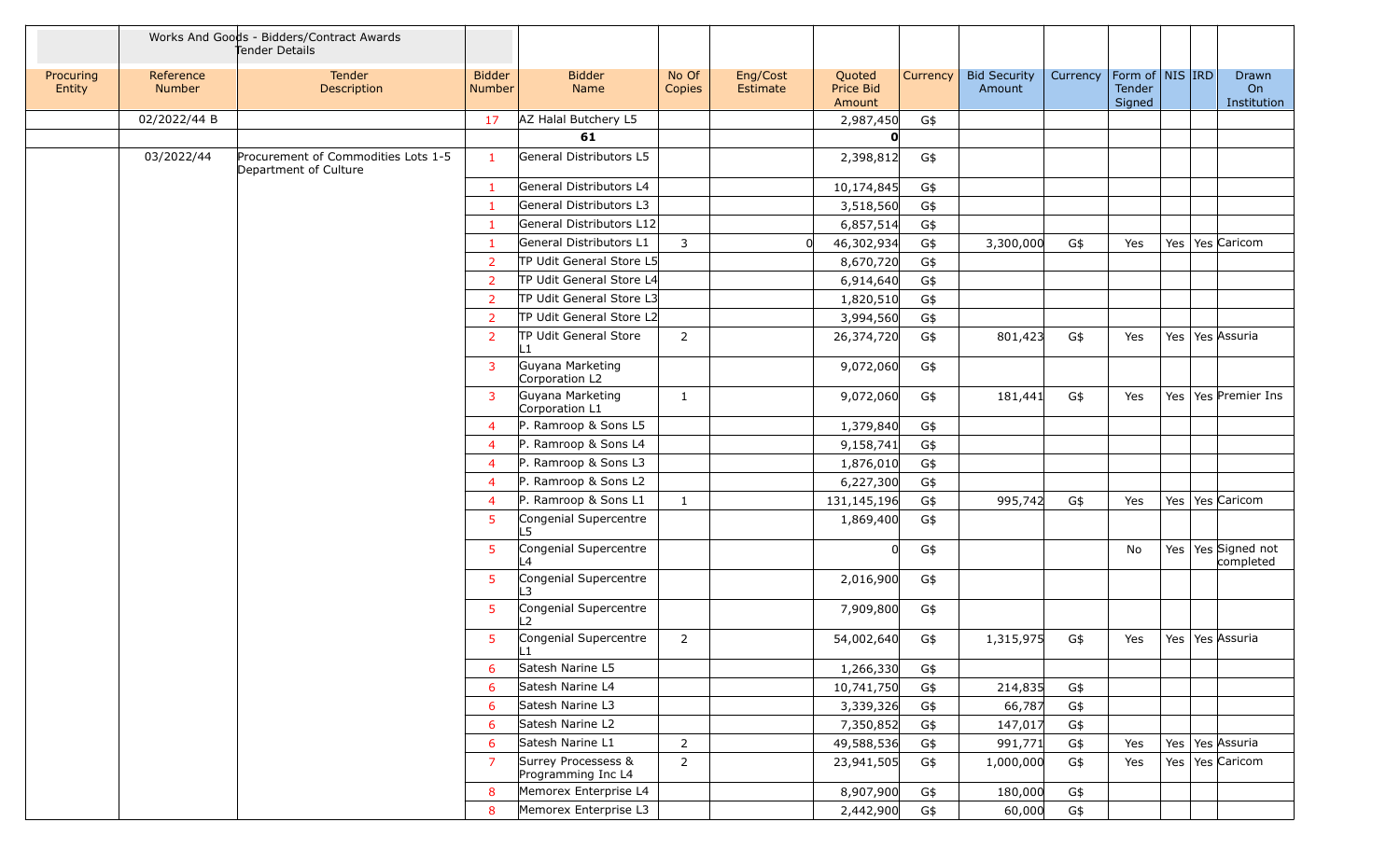|                     |                     | Works And Goods - Bidders/Contract Awards<br>Tender Details |                                |                                                      |                 |                      |                               |          |                               |          |                                     |                     |                                           |
|---------------------|---------------------|-------------------------------------------------------------|--------------------------------|------------------------------------------------------|-----------------|----------------------|-------------------------------|----------|-------------------------------|----------|-------------------------------------|---------------------|-------------------------------------------|
| Procuring<br>Entity | Reference<br>Number | Tender<br>Description                                       | <b>Bidder</b><br><b>Number</b> | <b>Bidder</b><br>Name                                | No Of<br>Copies | Eng/Cost<br>Estimate | Quoted<br>Price Bid<br>Amount | Currency | <b>Bid Security</b><br>Amount | Currency | Form of NIS IRD<br>Tender<br>Signed |                     | Drawn<br>On<br>Institution                |
|                     | 03/2022/44          |                                                             | 8                              | Memorex Enterprise L2                                |                 |                      | 6,923,550                     | G\$      | 140,000                       | G\$      |                                     |                     |                                           |
|                     |                     |                                                             | 8                              | Memorex Enterprise L1                                | $\overline{2}$  |                      | 39,375,570                    | G\$      | 800,000                       | G\$      | Yes                                 | Yes   Yes Assuria   |                                           |
|                     |                     |                                                             | 9                              | HR Distributors L3                                   |                 |                      | 2,727,100                     | G\$      |                               |          |                                     |                     |                                           |
|                     |                     |                                                             | 9                              | HR Distributors L2                                   |                 |                      | 8,544,900                     | G\$      |                               |          |                                     |                     |                                           |
|                     |                     |                                                             | 9                              | HR Distributors L1                                   | $\overline{2}$  |                      | 44,667,340                    | G\$      | 1,120,000                     | G\$      | Yes                                 | Yes   Yes   Assuria |                                           |
|                     |                     |                                                             | 10                             | Metro Office &<br>Computer Supplies L1               | $\overline{2}$  |                      |                               | G\$      | 103,751                       | G\$      | Yes                                 |                     | Yes   Yes FTP signed<br>not com.          |
|                     |                     |                                                             | 10                             | Metro Office &<br>Computer Supplies L4               |                 |                      | 10,736,795                    | G\$      |                               |          |                                     |                     |                                           |
|                     |                     |                                                             | 10                             | Metro Office &<br>Computer Supplies L3               |                 |                      | 4,020,244                     | G\$      |                               |          |                                     |                     |                                           |
|                     |                     |                                                             | 11                             | 1&S Sankar's Importers<br>& Distributors L4          |                 |                      | 8,534,585                     | G\$      |                               |          |                                     |                     |                                           |
|                     |                     |                                                             | 11                             | I&S Sankar's Importers<br>& Distributors L2          | $\overline{2}$  |                      | 6,602,050                     | G\$      | 132,045                       | G\$      | Yes                                 |                     | Yes   Yes   Caricom                       |
|                     |                     |                                                             | 12                             | Highland Services &<br>Supplies L5                   |                 |                      | 1,175,146                     | G\$      |                               |          |                                     |                     |                                           |
|                     |                     |                                                             | 12 <sup>2</sup>                | Highland Services &<br>Supplies L4                   |                 |                      | 25,960,653                    | G\$      |                               |          |                                     |                     |                                           |
|                     |                     |                                                             | 12 <sup>2</sup>                | Highland Services &<br>Supplies L3                   |                 |                      | 2,993,300                     | G\$      |                               |          |                                     |                     |                                           |
|                     |                     |                                                             | 12 <sup>2</sup>                | Highland Services &<br>Supplies L2                   |                 |                      | 7,970,557                     | G\$      |                               |          |                                     |                     |                                           |
|                     |                     |                                                             | 12                             | Highland Services &<br>Supplies L1                   | $\overline{2}$  |                      | 40,069,504                    | G\$      | 1,562,303                     | G\$      | Yes                                 | Yes   Yes Assuria   |                                           |
|                     |                     |                                                             | 13                             | S&K Const. Consul. Ser.<br>& Gen. Sup. Inc. L5       |                 |                      | 1,307,680                     | G\$      |                               |          |                                     |                     |                                           |
|                     |                     |                                                             | 13                             | S&K Const. Consul. Ser.<br>& Gen. Sup. Inc. L4       |                 |                      | 14,514,700                    | G\$      |                               |          |                                     |                     |                                           |
|                     |                     |                                                             | 13                             | S&K Const. Consul. Ser.<br>& Gen. Sup. Inc. L3       |                 |                      | 3,349,326                     | G\$      |                               |          |                                     |                     |                                           |
|                     |                     |                                                             | 13                             | S&K Const. Consul. Ser.<br>& Gen. Sup. Inc. L2       |                 |                      | 7,344,732                     | G\$      |                               |          |                                     |                     |                                           |
|                     |                     |                                                             | 13                             | S&K Const. Consul. Ser.<br>& Gen. Sup. Inc. L1       | 1               |                      | 54,178,728                    | G\$      | 1,533,918                     | G\$      | Yes                                 |                     | Yes   Yes   Caricom                       |
|                     |                     |                                                             | 14                             | Regal Stationery<br><b>&amp;Computer Supplies L5</b> |                 |                      | 753,830                       | G\$      |                               |          |                                     |                     |                                           |
|                     |                     |                                                             | 14                             | Regal Stationery<br>&Computer Supplies L4            |                 |                      | 9,932,301                     | G\$      | 198,646                       | G\$      |                                     |                     |                                           |
|                     |                     |                                                             | 14                             | Regal Stationery<br>&Computer Supplies L3            |                 |                      | 2,613,956                     | G\$      |                               |          |                                     |                     |                                           |
|                     |                     |                                                             | 14                             | Regal Stationery<br>&Computer Supplies L2            |                 |                      |                               |          |                               |          | No                                  |                     | Yes   Yes FTP Signed<br> not<br>completed |
|                     |                     |                                                             | 14                             | Regal Stationery<br><b>&amp;Computer Supplies L1</b> |                 |                      | 37,492,071                    | G\$      | 749,841                       | G\$      | Yes                                 |                     | Yes   Yes   Assuria                       |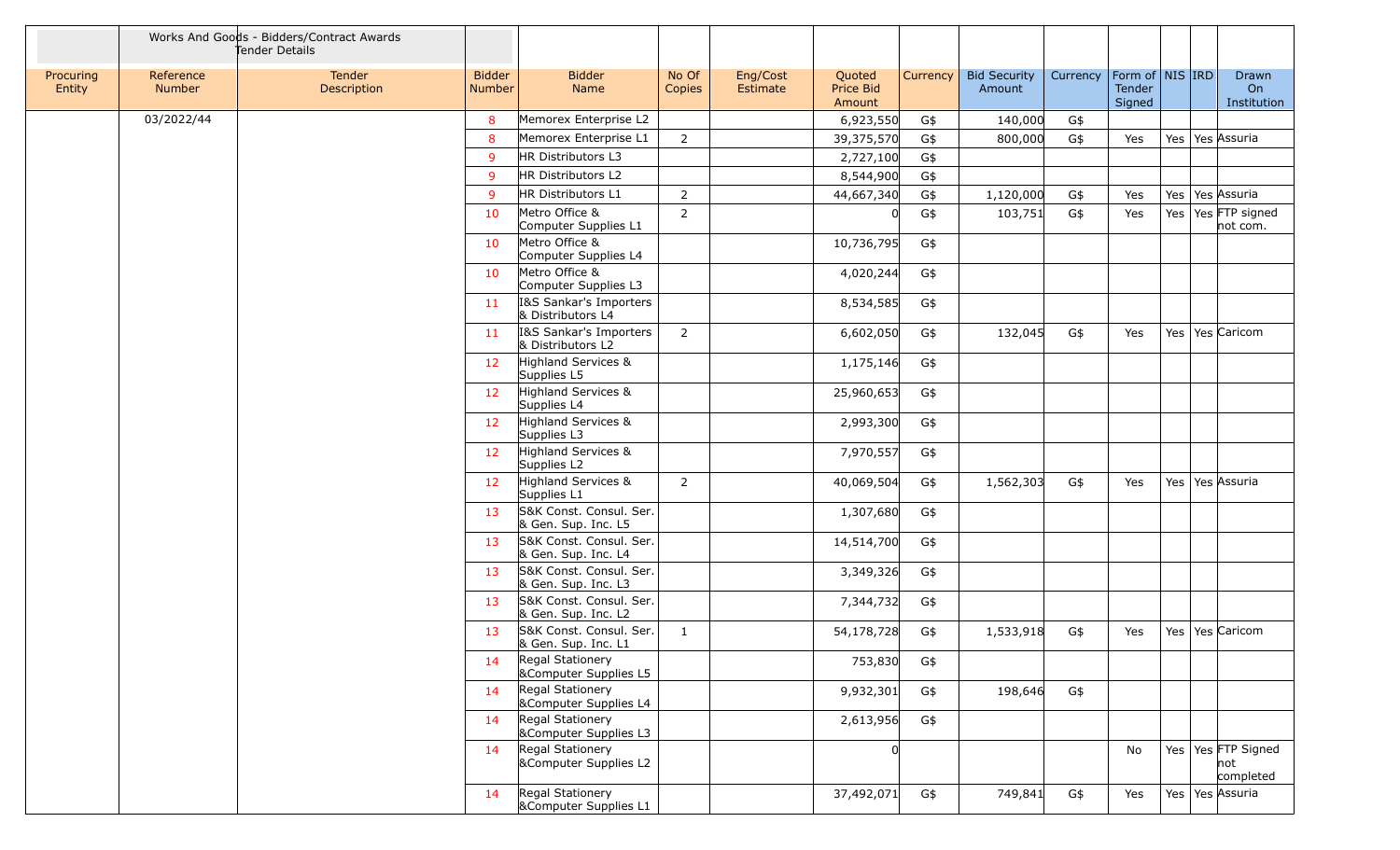|                     |                     | Works And Goods - Bidders/Contract Awards<br>Tender Details  |                                |                                             |                 |                      |                               |          |                               |          |                  |                     |                                   |
|---------------------|---------------------|--------------------------------------------------------------|--------------------------------|---------------------------------------------|-----------------|----------------------|-------------------------------|----------|-------------------------------|----------|------------------|---------------------|-----------------------------------|
| Procuring<br>Entity | Reference<br>Number | Tender<br><b>Description</b>                                 | <b>Bidder</b><br><b>Number</b> | <b>Bidder</b><br>Name                       | No Of<br>Copies | Eng/Cost<br>Estimate | Quoted<br>Price Bid<br>Amount | Currency | <b>Bid Security</b><br>Amount | Currency | Tender<br>Signed | Form of   NIS   IRD | Drawn<br>On<br>Institution        |
|                     | 03/2022/44          |                                                              | 15                             | AZ Halal Butchery L5                        |                 |                      | 2,793,760                     | G\$      |                               |          |                  |                     |                                   |
|                     |                     |                                                              | 15                             | AZ Halal Butchery L4                        |                 |                      | 55,272,250                    | G\$      |                               |          |                  |                     |                                   |
|                     |                     |                                                              | 15                             | AZ Halal Butchery L3                        |                 |                      | 4,760,400                     | G\$      |                               |          |                  |                     |                                   |
|                     |                     |                                                              | 15                             | AZ Halal Butchery L2                        |                 |                      | 7,410,140                     | G\$      |                               |          |                  |                     |                                   |
|                     |                     |                                                              | 15                             | AZ Halal Butchery L1                        | 2               |                      | 46,569,375                    | G\$      | 1,890,750                     | G\$      | Yes              |                     | Yes   Yes   Premier Ins           |
|                     |                     |                                                              | 16                             | Paradise Food Products<br>L5                |                 |                      | 2,014,920                     | G\$      |                               |          |                  |                     |                                   |
|                     |                     |                                                              | 16                             | Paradise Food Products<br>$\mathsf{L}4$     |                 |                      | 9,750,830                     | G\$      |                               |          |                  |                     |                                   |
|                     |                     |                                                              | 16                             | Paradise Food Products<br>$\mathsf{L}3$     |                 |                      | 1,587,925                     | G\$      |                               |          |                  |                     |                                   |
|                     |                     |                                                              | 16                             | Paradise Food Products<br>$\overline{2}$    |                 |                      | 7,411,680                     | G\$      |                               |          |                  |                     |                                   |
|                     |                     |                                                              | 16                             | Paradise Food Products<br>$\mathbf{1}$      | 3               |                      | 45,432,080                    | G\$      | 1,323,949                     | G\$      | Yes              |                     | Yes   Yes   Diamond               |
|                     |                     |                                                              | 17                             | MS Trading L5                               |                 |                      | 1,862,000                     | G\$      |                               |          |                  |                     |                                   |
|                     |                     |                                                              | 17                             | MS Trading L4                               |                 |                      | 6,452,000                     | G\$      |                               |          |                  |                     |                                   |
|                     |                     |                                                              | 17                             | MS Trading L3                               |                 |                      | 2,532,150                     | G\$      |                               |          |                  |                     |                                   |
|                     |                     |                                                              | 17                             | MS Trading L1<br>69                         | 2               |                      | 40,103,070                    | G\$      | 1,018,984                     | G\$      | Yes              |                     | Yes   Yes   Premier Ins           |
|                     |                     |                                                              |                                |                                             |                 |                      | $\mathbf{0}$                  |          |                               |          |                  |                     |                                   |
|                     | 04/2022/44          | Procurement of Commodities - Lots 1-5<br>Department of Youth | $\mathbf{1}$                   | Satesh Narine L5                            |                 |                      | 710,210                       | G\$      |                               |          |                  |                     |                                   |
|                     |                     |                                                              | -1                             | Satesh Narine L4                            |                 |                      | 4,034,920                     | G\$      |                               |          |                  |                     |                                   |
|                     |                     |                                                              | -1                             | Satesh Narine L3                            |                 |                      | 883,420                       | G\$      |                               |          |                  |                     |                                   |
|                     |                     |                                                              | -1                             | Satesh Narine L2                            |                 |                      | 844,820                       | G\$      |                               |          |                  |                     |                                   |
|                     |                     |                                                              | $\mathbf{1}$                   | Satesh Narine L1                            | 2               | $\Omega$             | 3,460,627                     | G\$      | 69,213                        | G\$      | Yes              | Yes   Yes Assuria   |                                   |
|                     |                     |                                                              | 2                              | I&S Sankar's Importers<br>& Distributors L4 |                 |                      | 1,690,038                     | G\$      |                               |          |                  |                     |                                   |
|                     |                     |                                                              | $\overline{2}$                 | I&S Sankar's Importers<br>& Distributors L2 | $\overline{2}$  |                      | 780,390                       | G\$      |                               |          | Yes              |                     | Yes   Yes   BSDP Com.<br>& Signed |
|                     |                     |                                                              | $\overline{3}$                 | Memorex Enterprise L4                       |                 |                      | 1,836,630                     | G\$      |                               |          |                  |                     |                                   |
|                     |                     |                                                              | 3                              | Memorex Enterprise L3                       |                 |                      | 620,080                       | G\$      |                               |          |                  |                     |                                   |
|                     |                     |                                                              | $\overline{3}$                 | Memorex Enterprise L2                       |                 |                      | 777,520                       | G\$      |                               |          |                  |                     |                                   |
|                     |                     |                                                              | 3                              | Memorex Enterprise L1                       | $\overline{2}$  |                      | 2,809,628                     | G\$      | $\Omega$                      |          | Yes              |                     | Yes   Yes BSDP Com.<br>& signed   |
|                     |                     |                                                              | $\overline{4}$                 | Metro Office &<br>Computer Supplies L4      |                 |                      | 2,287,670                     | G\$      |                               |          |                  |                     |                                   |
|                     |                     |                                                              | $\overline{4}$                 | Metro Office &<br>Computer Supplies L3      |                 |                      | 1,049,530                     | G\$      |                               |          |                  |                     |                                   |
|                     |                     |                                                              | $\overline{4}$                 | Metro Office &<br>Computer Supplies L1      | $\overline{2}$  |                      | $\overline{0}$                | G\$      |                               |          | Yes              |                     | Yes   Yes   BSDP Com.<br>& signed |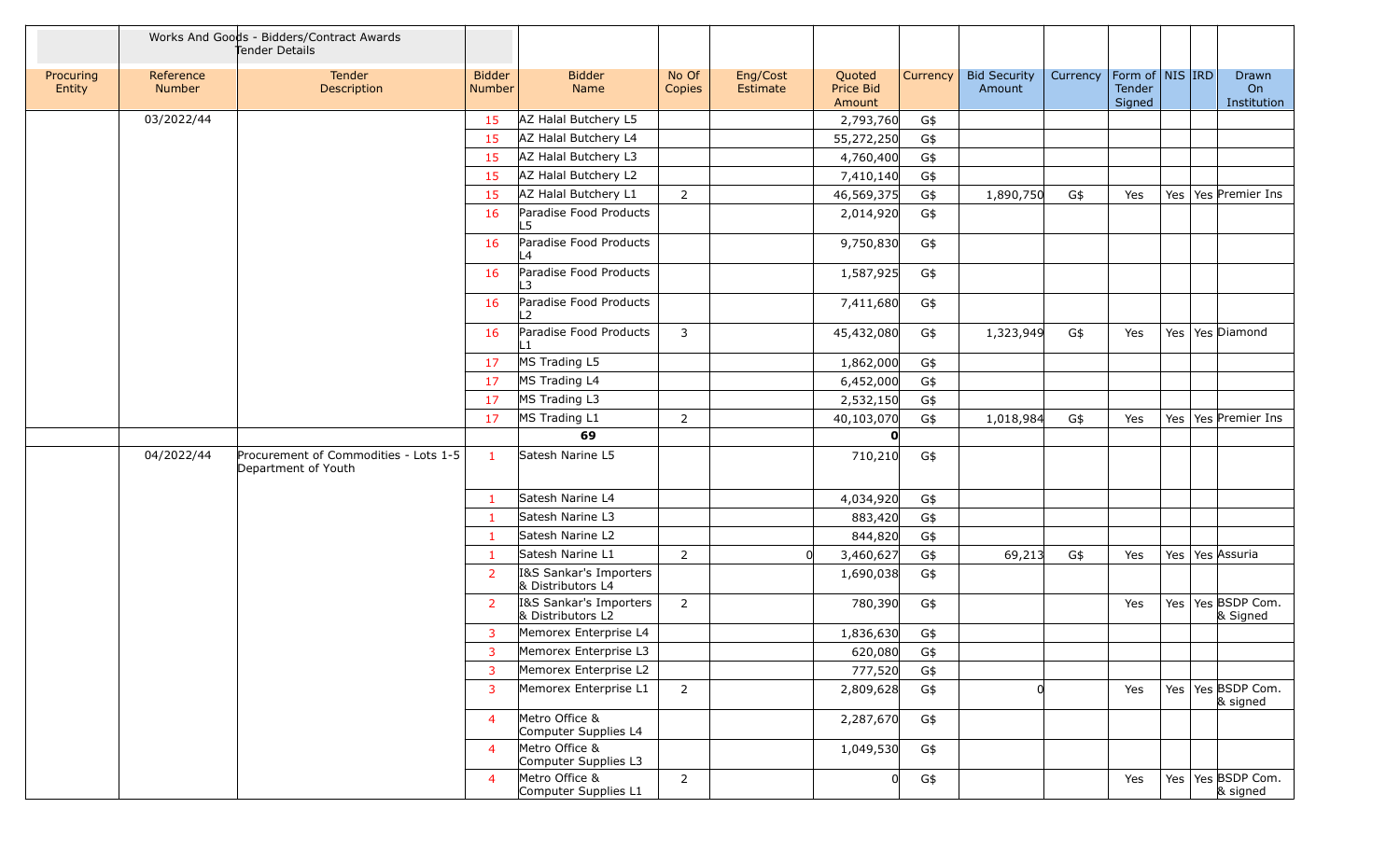|                     |                            | Works And Goods - Bidders/Contract Awards<br>Tender Details |                                |                                                |                 |                      |                               |          |                               |          |                                         |                       |                             |
|---------------------|----------------------------|-------------------------------------------------------------|--------------------------------|------------------------------------------------|-----------------|----------------------|-------------------------------|----------|-------------------------------|----------|-----------------------------------------|-----------------------|-----------------------------|
| Procuring<br>Entity | Reference<br><b>Number</b> | Tender<br>Description                                       | <b>Bidder</b><br><b>Number</b> | <b>Bidder</b><br>Name                          | No Of<br>Copies | Eng/Cost<br>Estimate | Quoted<br>Price Bid<br>Amount | Currency | <b>Bid Security</b><br>Amount | Currency | Form of   NIS   IRD<br>Tender<br>Signed |                       | Drawn<br>On<br>Institution  |
|                     | 04/2022/44                 |                                                             | -5                             | Regal Stationery &<br>Computer Centre L5       |                 |                      | 455,320                       | G\$      |                               |          |                                         |                       |                             |
|                     |                            |                                                             | -5                             | Regal Stationery &<br>Computer Centre L4       |                 |                      | 2,438,743                     | G\$      |                               |          |                                         |                       |                             |
|                     |                            |                                                             | -5                             | Regal Stationery &<br>Computer Centre L3       |                 |                      | 866,762                       | G\$      |                               |          |                                         |                       |                             |
|                     |                            |                                                             | $5^{\circ}$                    | Regal Stationery &<br>Computer Centre L2       |                 |                      |                               |          |                               |          | No                                      | Yes                   | Yes ftp sIGNED<br>NOT COM.  |
|                     |                            |                                                             | 5                              | Regal Stationery &<br>Computer Centre L1       | $\overline{2}$  |                      | 3,261,340                     | G\$      | 65,227                        | G\$      | Yes                                     | Yes   Yes   Assuria - | <b>BSDP C/S</b>             |
|                     |                            |                                                             | 6                              | GEO PAC 2020 Inc L3                            |                 |                      | 1,142,149                     | G\$      |                               |          |                                         |                       |                             |
|                     |                            |                                                             | 6                              | GEO PAC 2020 Inc L2                            | $\overline{2}$  |                      | 1,319,008                     | G\$      |                               |          | Yes                                     | Yes                   | Yes BSDP Com.<br>$\&$ signe |
|                     |                            |                                                             | $\overline{7}$                 | Congenial Supercentre<br>$\mathbf{B}$          |                 |                      | 608,600                       | G\$      |                               |          |                                         |                       |                             |
|                     |                            |                                                             | $\overline{7}$                 | Congenial Supercentre<br>$\overline{2}$        |                 |                      | 953,220                       | G\$      |                               |          |                                         |                       |                             |
|                     |                            |                                                             | $\overline{7}$                 | Congenial Supercentre                          | $\overline{2}$  |                      | 34,123,077                    | G\$      | 99,484                        | G\$      | Yes                                     | Yes                   | Yes Assuria                 |
|                     |                            |                                                             | 8                              | SM Series L2                                   | 2               |                      | 1,110,300                     | G\$      |                               |          | Yes                                     | Yes                   | Yes BSDP Com.<br>& signed   |
|                     |                            |                                                             | 9                              | P. Ramroop & Sons L5                           |                 |                      | 533,015                       | G\$      |                               |          |                                         |                       |                             |
|                     |                            |                                                             | 9                              | P. Ramroop & Sons L4                           |                 |                      | 2,570,696                     | G\$      |                               |          |                                         |                       |                             |
|                     |                            |                                                             | 9                              | P. Ramroop & Sons L3                           |                 |                      | 564,554                       | G\$      |                               |          |                                         |                       |                             |
|                     |                            |                                                             | 9                              | P. Ramroop & Sons L2                           |                 |                      | 711,470                       | G\$      |                               |          |                                         |                       |                             |
|                     |                            |                                                             | 9                              | P. Ramroop & Sons L1                           | $\mathbf{1}$    |                      | 2,241,810                     | G\$      | 132,431                       | G\$      | Yes                                     | Yes                   | Yes Caricom                 |
|                     |                            |                                                             | 10                             | AZ Halal Butchery L5                           |                 |                      | 1,083,675                     | G\$      |                               |          |                                         |                       |                             |
|                     |                            |                                                             | 10                             | AZ Halal Butchery L4                           |                 |                      | 3,686,080                     | G\$      |                               |          |                                         |                       |                             |
|                     |                            |                                                             | 10                             | AZ Halal Butchery L3                           |                 |                      | 1,782,700                     | G\$      |                               |          |                                         |                       |                             |
|                     |                            |                                                             | 10                             | AZ Halal Butchery L2                           |                 |                      | 807,825                       | G\$      |                               |          |                                         |                       |                             |
|                     |                            |                                                             | 10                             | AZ Halal Butchery L1                           | $\mathbf{1}$    |                      | 3,020,320                     | G\$      | 2,200,000                     | G\$      | Yes                                     | Yes                   | Yes Premier Ins             |
|                     |                            |                                                             | 11                             | HR Distributors L3                             |                 |                      | 701,100                       | G\$      |                               |          |                                         |                       |                             |
|                     |                            |                                                             | 11                             | HR Distributors L2                             |                 |                      | 956,700                       | G\$      |                               |          |                                         |                       |                             |
|                     |                            |                                                             | 11                             | HR Distributors L1                             | $\overline{2}$  |                      | 3,010,940                     | G\$      | 300,000                       | G\$      | Yes                                     | Yes   Yes   Assuria   |                             |
|                     |                            |                                                             | 12                             | TP Udit General Store L5                       |                 |                      | 173,040                       | G\$      |                               |          |                                         |                       |                             |
|                     |                            |                                                             | 12                             | TP Udit General Store L4                       |                 |                      | 1,195,847                     | G\$      |                               |          |                                         |                       |                             |
|                     |                            |                                                             | 12                             | TP Udit General Store L3                       |                 |                      | 480,620                       | G\$      |                               |          |                                         |                       |                             |
|                     |                            |                                                             | 12                             | TP Udit General Store L2                       |                 |                      | 889,500                       | G\$      |                               |          |                                         |                       |                             |
|                     |                            |                                                             | 12                             | TP Udit General Store<br>L1.                   | $\overline{2}$  |                      | 2,210,996                     | G\$      | 97,316                        | G\$      | Yes                                     | Yes   Yes Assuria     |                             |
|                     |                            |                                                             | 13                             | S&K Const. Consul. Ser.<br>& Gen. Sup. Inc. L5 |                 |                      | 708,900                       | G\$      |                               |          |                                         |                       |                             |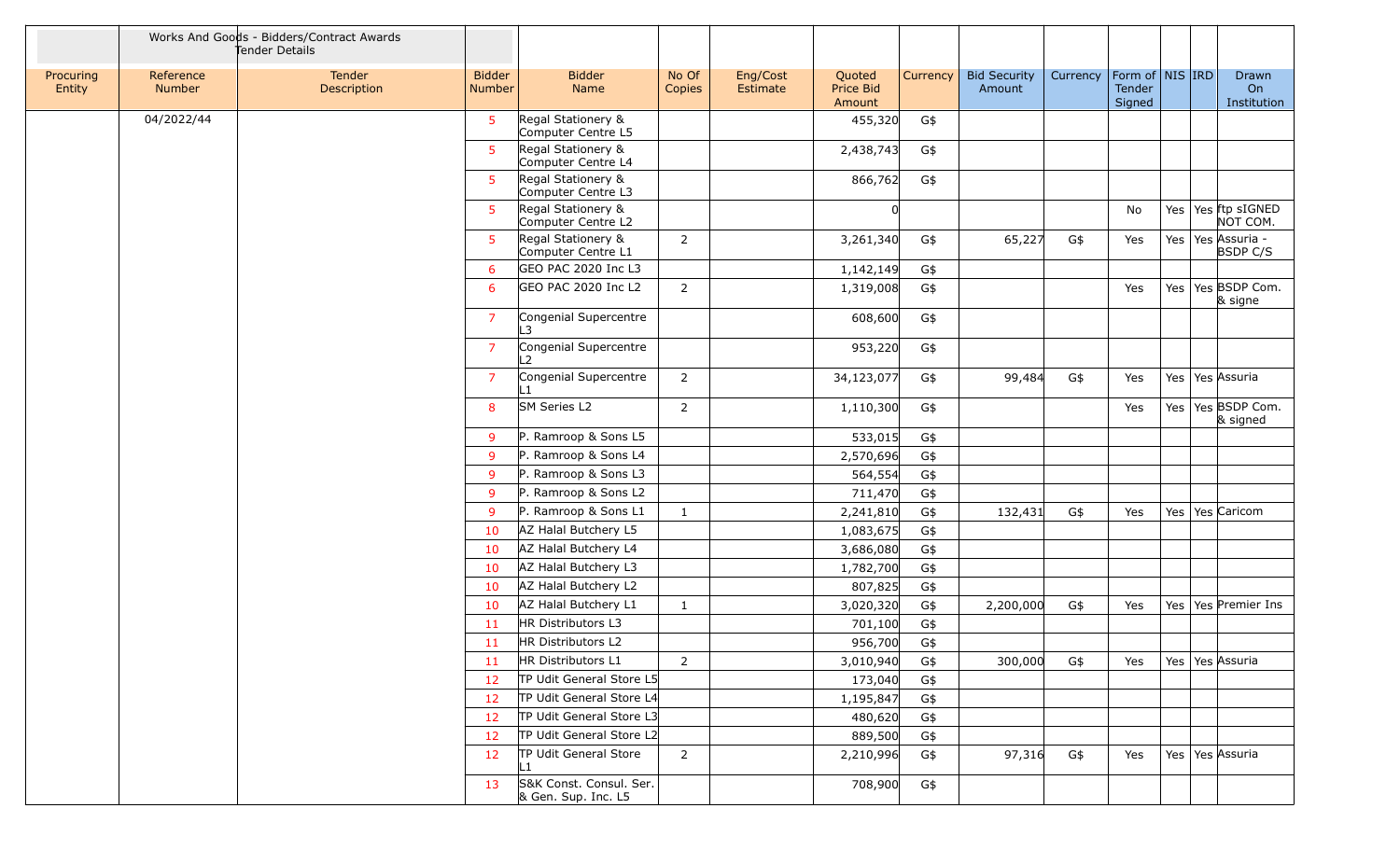|                     |                     | Works And Goods - Bidders/Contract Awards<br>Tender Details          |                                |                                                               |                 |                      |                               |            |                               |            |                                         |            |                                          |
|---------------------|---------------------|----------------------------------------------------------------------|--------------------------------|---------------------------------------------------------------|-----------------|----------------------|-------------------------------|------------|-------------------------------|------------|-----------------------------------------|------------|------------------------------------------|
| Procuring<br>Entity | Reference<br>Number | Tender<br>Description                                                | <b>Bidder</b><br><b>Number</b> | <b>Bidder</b><br>Name                                         | No Of<br>Copies | Eng/Cost<br>Estimate | Quoted<br>Price Bid<br>Amount | Currency   | <b>Bid Security</b><br>Amount | Currency   | Form of   NIS   IRD<br>Tender<br>Signed |            | Drawn<br>On<br>Institution               |
|                     | 04/2022/44          |                                                                      | 13                             | S&K Const. Consul. Ser.<br>& Gen. Sup. Inc. L4                |                 |                      | 4,149,380                     | G\$        |                               |            |                                         |            |                                          |
|                     |                     |                                                                      | 13                             | S&K Const. Consul. Ser.<br>& Gen. Sup. Inc. L3                |                 |                      | 881,164                       | G\$        |                               |            |                                         |            |                                          |
|                     |                     |                                                                      | 13                             | S&K Const. Consul. Ser.<br>& Gen. Sup. Inc. L2                |                 |                      | 846,044                       | G\$        |                               |            |                                         |            |                                          |
|                     |                     |                                                                      | 13                             | S&K Const. Consul. Ser.<br>& Gen. Sup. Inc. L1                | 1               |                      | 3,606,952                     | G\$        | 203,849                       | G\$        | Yes                                     |            | Yes   Yes   Caricom                      |
|                     |                     |                                                                      | 14                             | Surrey Process &<br>Programming Inc L4                        | $\overline{2}$  |                      | 5,503,557                     | G\$        |                               |            | Yes                                     |            | Yes   Yes   Diamond                      |
|                     |                     |                                                                      | 15                             | Paradise Food Products<br>L5                                  |                 |                      | 644,020                       | G\$        |                               |            |                                         |            |                                          |
|                     |                     |                                                                      | 15                             | Paradise Food Products<br>$\overline{4}$                      |                 |                      | 2,119,580                     | G\$        |                               |            |                                         |            |                                          |
|                     |                     |                                                                      | 15                             | Paradise Food Products<br>L3                                  |                 |                      | 503,533                       | G\$        |                               |            |                                         |            |                                          |
|                     |                     |                                                                      | 15                             | Paradise Food Products<br>- 2                                 |                 |                      | 824,625                       | G\$        |                               |            |                                         |            |                                          |
|                     |                     |                                                                      | 15                             | Paradise Food Products<br>∣ 1                                 | 2               |                      | 3,155,800                     | G\$        | 144,951                       | G\$        | Yes                                     |            | Yes   Yes   Diamond                      |
|                     |                     |                                                                      | 16                             | General Distributors L5                                       |                 |                      | 824,748                       | G\$        |                               |            |                                         |            |                                          |
|                     |                     |                                                                      | 16                             | General Distributors L4                                       |                 |                      | 1,620,003                     | G\$        |                               |            |                                         |            |                                          |
|                     |                     |                                                                      | 16                             | General Distributors L3                                       |                 |                      | 125,556                       | G\$        |                               |            |                                         |            |                                          |
|                     |                     |                                                                      | 16                             | General Distributors L2                                       |                 |                      | 800,070                       | G\$        |                               |            |                                         |            |                                          |
|                     |                     |                                                                      | 16<br>17                       | General Distributors L1<br>Guyana Marketing<br>Corporation L2 | 2<br>2          |                      | 3,625,012<br>1,032,340        | G\$<br>G\$ | 1,960,000                     | G\$<br>G\$ | Yes<br>Yes                              | Yes<br>Yes | Yes Caricom<br>Yes BSDP Com.<br>& signed |
|                     |                     |                                                                      | 18                             | MS Trading L5                                                 |                 |                      | 723,300                       | G\$        |                               |            |                                         |            |                                          |
|                     |                     |                                                                      | 18                             | MS Trading L4                                                 |                 |                      | 4,302,990                     | G\$        |                               |            |                                         |            |                                          |
|                     |                     |                                                                      | 18                             | MS Trading L3                                                 |                 |                      | 821,890                       | G\$        |                               |            |                                         |            |                                          |
|                     |                     |                                                                      | 18                             | MS Trading L1                                                 | $\overline{2}$  |                      | 2,646,980                     | G\$        | 300,000                       | G\$        | Yes                                     |            | Yes   Yes   Premier Ins                  |
|                     |                     |                                                                      |                                | 64                                                            |                 |                      | O                             |            |                               |            |                                         |            |                                          |
|                     | 05/2022/44          | Procurement of Commodities Lots 1-4<br>Vrymans Erven Training Centre | $\mathbf{1}$                   | P. Rmroop & Sons L4                                           |                 |                      | 299,139                       | G\$        |                               |            |                                         |            |                                          |
|                     |                     |                                                                      | $\mathbf{1}$                   | P. Rmroop & Sons L3                                           |                 |                      | 1,119,665                     | G\$        |                               |            |                                         |            |                                          |
|                     |                     |                                                                      | $\mathbf{1}$                   | P. Rmroop & Sons L2                                           |                 |                      | 996,731                       | G\$        |                               |            |                                         |            |                                          |
|                     |                     |                                                                      | $\mathbf{1}$                   | P. Rmroop & Sons L1                                           | $\mathbf{1}$    | 0                    | 7,361,501                     | G\$        | 195,541                       | G\$        | Yes                                     |            | Yes   Yes   Caricom                      |
|                     |                     |                                                                      | $\overline{2}$                 | Memorex Enterprises L3                                        |                 |                      | 471,480                       | G\$        | 30,000                        | G\$        |                                         |            |                                          |
|                     |                     |                                                                      | $\overline{2}$                 | Memorex Enterprises L2                                        |                 |                      | 868,006                       | G\$        | 18,000                        | G\$        |                                         |            |                                          |
|                     |                     |                                                                      | <sup>2</sup>                   | Memorex Enterprises<br>L1                                     | $\overline{2}$  |                      | 12,739,063                    | G\$        | 260,000                       | G\$        | Yes                                     |            | Yes   Yes   Assuria                      |
|                     |                     |                                                                      | $\overline{3}$                 | DeSinco Ltd L1                                                | $2^{\circ}$     |                      | 8,961,997                     | G\$        | 179,300                       | G\$        | Yes                                     |            | Yes   Yes   Assuria                      |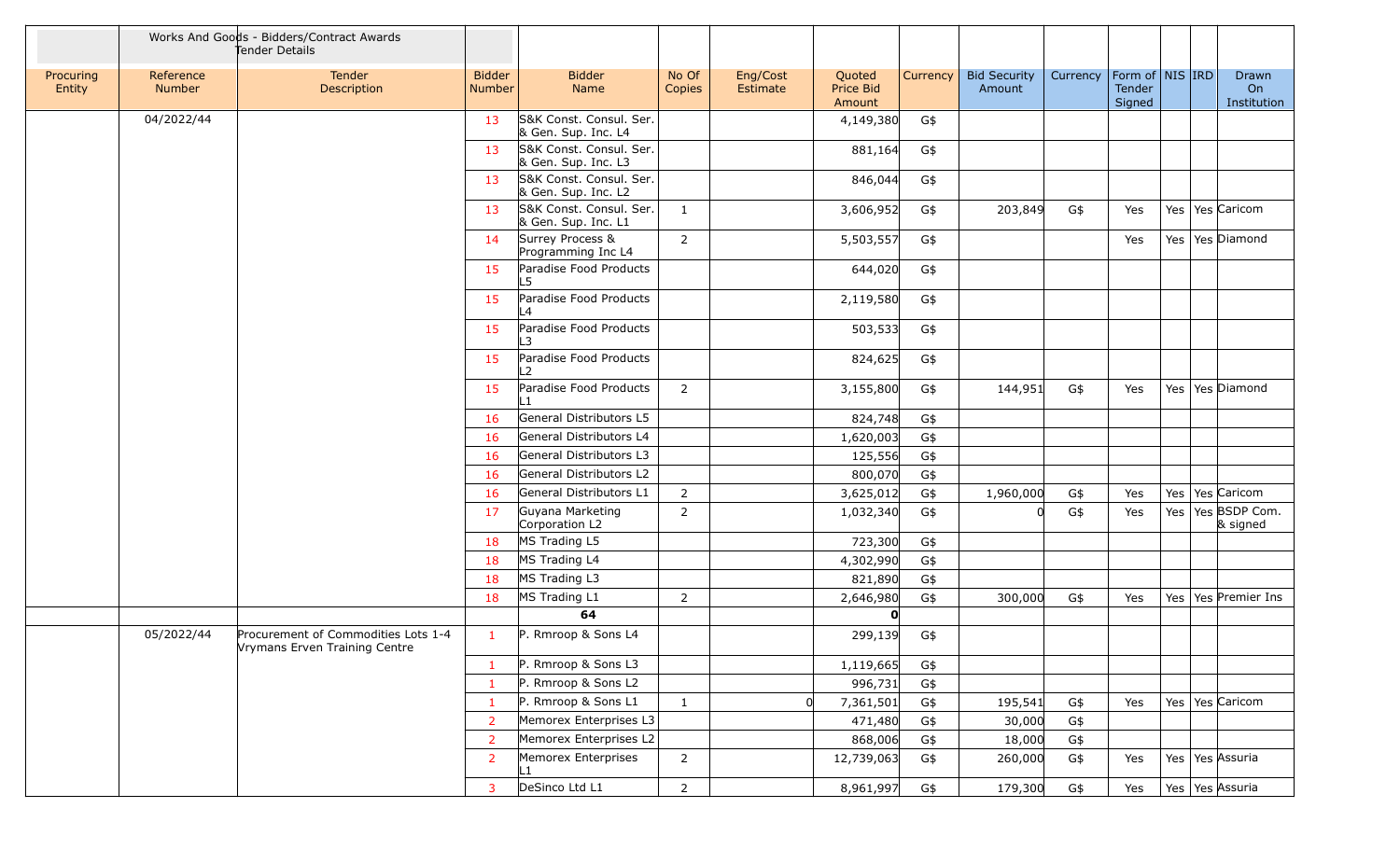|                     |                     | Works And Goods - Bidders/Contract Awards<br>Fender Details |                                |                                                                      |                 |                      |                               |          |                               |          |                                             |     |                                               |
|---------------------|---------------------|-------------------------------------------------------------|--------------------------------|----------------------------------------------------------------------|-----------------|----------------------|-------------------------------|----------|-------------------------------|----------|---------------------------------------------|-----|-----------------------------------------------|
| Procuring<br>Entity | Reference<br>Number | Tender<br>Description                                       | <b>Bidder</b><br><b>Number</b> | <b>Bidder</b><br>Name                                                | No Of<br>Copies | Eng/Cost<br>Estimate | Quoted<br>Price Bid<br>Amount | Currency | <b>Bid Security</b><br>Amount | Currency | Form of $\vert$ NIS IRD<br>Tender<br>Signed |     | Drawn<br>On<br>Institution                    |
|                     | 05/2022/44          |                                                             | $\overline{4}$                 | Metro Office &<br>Computer Supplies L3                               |                 |                      | 1,423,981                     | G\$      |                               |          |                                             |     |                                               |
|                     |                     |                                                             | $\overline{4}$                 | Metro Office &<br>Computer Supplies L2                               | 2               |                      | 1,330,120                     | G\$      | <sup>n</sup>                  | G\$      | Yes                                         |     | Yes Yes BSDP Com.<br>& signed                 |
|                     |                     |                                                             | 5                              | N&S Express Imports<br>Cleaning & Contrcating<br>Sers L <sub>2</sub> |                 |                      | 1,017,780                     | G\$      |                               |          |                                             |     |                                               |
|                     |                     |                                                             | 5                              | N&S Express Imports<br>Cleaning & Contrcating<br>Sers L1             |                 |                      | 4,929,445                     | G\$      |                               |          | Yes                                         |     | Yes   Yes   BSDP C/S.,<br>No Bid Sec.<br>Seen |
|                     |                     |                                                             | 6                              | Pro Business L3                                                      |                 |                      | 879,810                       | G\$      |                               |          |                                             |     |                                               |
|                     |                     |                                                             | 6                              | Pro Business L2                                                      |                 |                      | 1,894,280                     | G\$      |                               |          |                                             |     |                                               |
|                     |                     |                                                             | 6                              | Pro Business L1                                                      | $\mathbf 0$     |                      | 16,443,560                    | G\$      | 60,000                        | G\$      | Yes                                         |     | Yes   Yes   Premier Ins                       |
|                     |                     |                                                             | $\overline{7}$                 | GMC <sub>L1</sub>                                                    | $\overline{2}$  |                      | 23,321,567                    | G\$      | 466,431                       | G\$      | Yes                                         |     | Yes   Yes   Premier Ins                       |
|                     |                     |                                                             | 8                              | Congenial Supercentre<br>L3&4                                        |                 |                      |                               | G\$      |                               | G\$      | No                                          |     | Yes   Yes FTP SIGNED<br>NOT COM.              |
|                     |                     |                                                             | 8                              | Congenial Supercentre<br>$\mathcal{P}$                               |                 |                      | 1,696,380                     | G\$      |                               |          |                                             |     |                                               |
|                     |                     |                                                             | 8                              | Congenial Supercentre                                                | $\overline{2}$  |                      | 28,119,240                    | G\$      | 596,312                       | G\$      | Yes                                         |     | Yes   Yes Assuria                             |
|                     |                     |                                                             | -9                             | AZ Halal Butchery L4                                                 |                 |                      | 490,495                       | G\$      |                               |          |                                             |     |                                               |
|                     |                     |                                                             | -9                             | AZ Halal Butchery L3                                                 |                 |                      | 1,336,510                     | G\$      |                               |          |                                             |     |                                               |
|                     |                     |                                                             | -9                             | AZ Halal Butchery L2                                                 |                 |                      | 1,589,955                     | G\$      |                               |          |                                             |     |                                               |
|                     |                     |                                                             | -9                             | AZ Halal Butchery L1                                                 | $\mathbf{1}$    |                      | 18,399,088                    | G\$      | 476,321                       | G\$      | Yes                                         |     | Yes   Yes   Premier Ins                       |
|                     |                     |                                                             | 10                             | I&S Sankar's Importers<br>& Distributors L3                          |                 |                      | 1,458,956                     | G\$      | 28,779                        | G\$      |                                             |     |                                               |
|                     |                     |                                                             | 10                             | I&S Sankar's Importers<br>& Distributors L1                          | $\overline{2}$  |                      | 6,011,770                     | G\$      | 75,523                        | G\$      | Yes                                         |     | Yes   Yes   Caricom                           |
|                     |                     |                                                             | 11                             | HR Distributors L2                                                   |                 |                      | 11,136,180                    | G\$      |                               |          |                                             |     |                                               |
|                     |                     |                                                             | -11                            | HR Distributors L1                                                   | $\overline{2}$  |                      | 17,616,520                    | G\$      | 400,000                       | G\$      | Yes                                         |     | Yes   Yes Assuria                             |
|                     |                     |                                                             | 12                             | General Distributors L4                                              |                 |                      | 418,193                       | G\$      |                               |          |                                             |     |                                               |
|                     |                     |                                                             | 12                             | General Distributors L3                                              |                 |                      | 1,158,750                     | G\$      |                               |          |                                             |     |                                               |
|                     |                     |                                                             | 12                             | General Distributors L2                                              |                 |                      | 847,495                       | G\$      |                               |          |                                             |     |                                               |
|                     |                     |                                                             | 12                             | General Distributors L1                                              | $\mathbf{1}$    |                      | 13,724,929                    | G\$      | 380,000                       | G\$      | Yes                                         |     | Yes   Yes   Caricom                           |
|                     |                     |                                                             | 13                             | Sawa Investments L4                                                  |                 |                      | 193,020                       | G\$      | 6,000                         | G\$      |                                             |     |                                               |
|                     |                     |                                                             | 13                             | Sawa Investments L3                                                  |                 |                      | 1,726,440                     | G\$      | 40,000                        | G\$      |                                             |     |                                               |
|                     |                     |                                                             | 13                             | Sawa Investments L2                                                  |                 |                      | 2,032,120                     | G\$      | 50,000                        | G\$      |                                             |     |                                               |
|                     |                     |                                                             | 13                             | Sawa Investments L1                                                  | $\overline{3}$  |                      | 13,361,330                    | G\$      | 300,000                       | G\$      | Yes                                         |     | Yes   Yes   Premier Ins                       |
|                     |                     |                                                             | 14                             | D&D Contracting L2                                                   |                 |                      | 16,628,362                    | G\$      |                               | G\$      | Yes                                         | Yes | Yes Premier Ins                               |
|                     |                     |                                                             | 14                             | D&D Contracting L1                                                   |                 |                      | 3,544,042                     | G\$      |                               |          | Yes                                         |     | Yes   Yes   No Bid Sec.<br>Seen               |
|                     |                     |                                                             | 15                             | MS Trading L4                                                        |                 |                      | 360,000                       | G\$      |                               |          |                                             |     |                                               |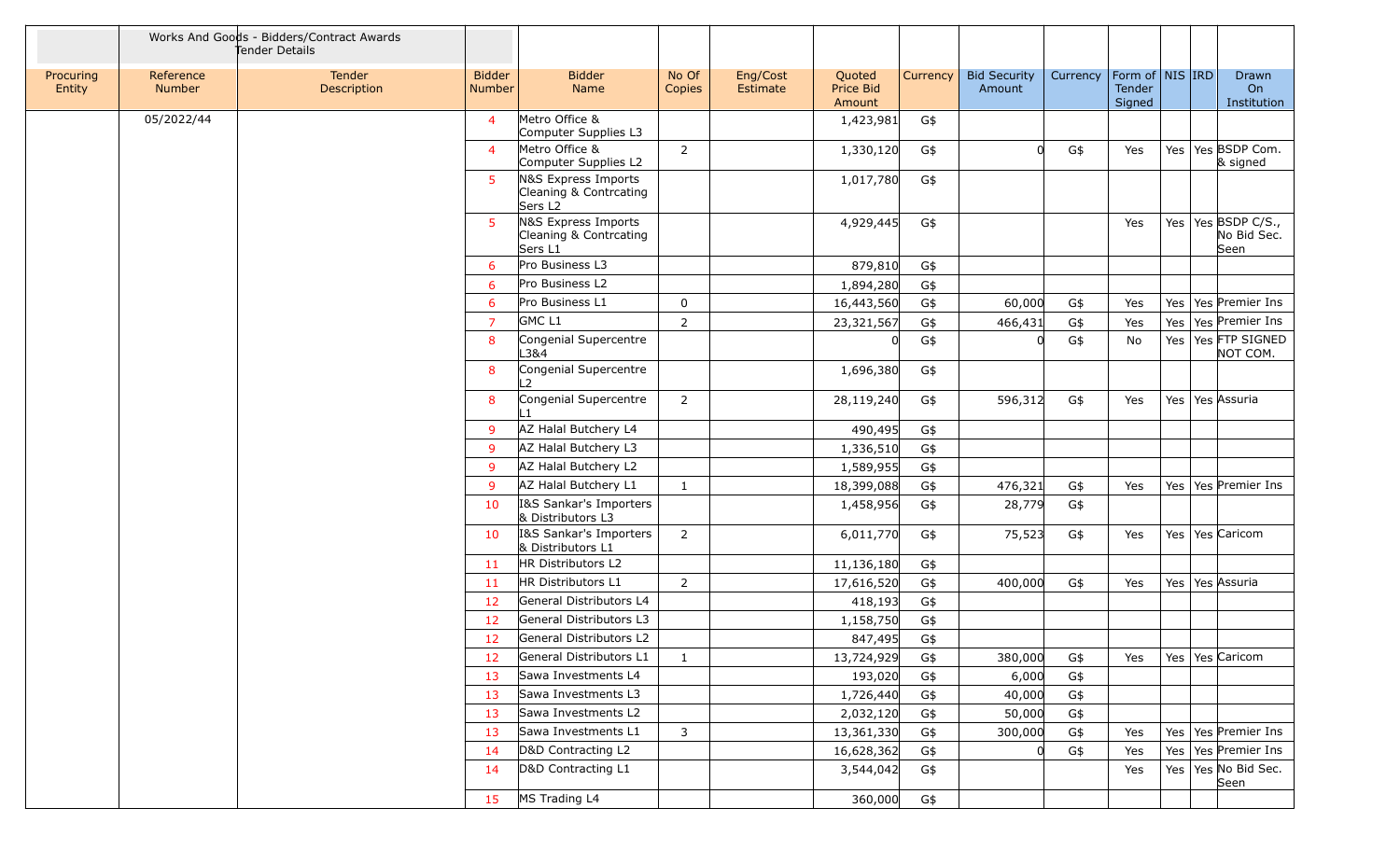|                     |                            | Works And Goods - Bidders/Contract Awards<br>Tender Details      |                         |                                                |                 |                      |                               |          |                               |          |                                             |     |                                                   |
|---------------------|----------------------------|------------------------------------------------------------------|-------------------------|------------------------------------------------|-----------------|----------------------|-------------------------------|----------|-------------------------------|----------|---------------------------------------------|-----|---------------------------------------------------|
| Procuring<br>Entity | Reference<br><b>Number</b> | Tender<br>Description                                            | <b>Bidder</b><br>Number | <b>Bidder</b><br>Name                          | No Of<br>Copies | Eng/Cost<br>Estimate | Quoted<br>Price Bid<br>Amount | Currency | <b>Bid Security</b><br>Amount | Currency | Form of   NIS   IRD<br>Tender<br>Signed     |     | Drawn<br>On<br>Institution                        |
|                     | 05/2022/44                 |                                                                  | 15                      | MS Trading L2                                  |                 |                      | 1,442,530                     | G\$      |                               |          |                                             |     |                                                   |
|                     |                            |                                                                  | 15                      | MS Trading L1                                  |                 |                      | 8,170,304                     | G\$      | 300,000                       | G\$      |                                             |     |                                                   |
|                     |                            |                                                                  | 15                      | MS Trading L3                                  | $\overline{2}$  |                      | 872,050                       | G\$      |                               |          |                                             |     |                                                   |
|                     |                            |                                                                  |                         | 41                                             |                 |                      | O                             |          |                               |          |                                             |     |                                                   |
|                     | 06/2022/44                 | Procurement of Commodities Lots 1-4<br>Kuru Kuru Training Centre | $\mathbf{1}$            | Congenial SuperCentre<br>L4                    |                 |                      | 3,186,000                     | G\$      |                               |          |                                             |     |                                                   |
|                     |                            |                                                                  | 1                       | Congenial SuperCentre<br>L3                    |                 |                      | 0                             | G\$      |                               |          | No                                          |     | Yes   Yes FTP Signed<br>not com.                  |
|                     |                            |                                                                  | $\mathbf{1}$            | Congenial SuperCentre<br>L2                    |                 |                      | 51,978,500                    | G\$      |                               |          |                                             |     |                                                   |
|                     |                            |                                                                  | 1                       | Congenial SuperCentre<br>ll 1                  | 2               |                      | 132,296,200                   | G\$      | 3,749,214                     | G\$      | Yes                                         |     | Yes   Yes   Assuria                               |
|                     |                            |                                                                  | 2                       | HR Distributors L2                             |                 |                      | 52,190,900                    | G\$      |                               |          |                                             |     |                                                   |
|                     |                            |                                                                  | 2                       | HR Distributors L1                             | $\overline{2}$  |                      | 110,848,285                   | G\$      | 3,280,000                     | G\$      | Yes                                         |     | Yes   Yes Assuria                                 |
|                     |                            |                                                                  | 3                       | Regal Stationery &<br>Computer Centre L4       |                 |                      | 3,026,300                     | G\$      | 60,526                        | G\$      |                                             |     |                                                   |
|                     |                            |                                                                  | 3                       | Regal Stationery &<br>Computer Centre L3       |                 |                      | 2,954,718                     | G\$      |                               |          |                                             |     |                                                   |
|                     |                            |                                                                  | 3                       | Regal Stationery &<br>Computer Centre L2       |                 |                      | 46,787,924                    | G\$      |                               |          |                                             |     |                                                   |
|                     |                            |                                                                  | 3                       | Regal Stationery &<br>Computer Centre L1       | $\overline{2}$  |                      | ΩI                            | G\$      | 935,758                       | G\$      | Yes                                         |     | Yes   Yes   Assuria - FTP  <br>Signed not<br>com. |
|                     |                            |                                                                  | $\overline{4}$          | P. Ramroop & Sons. L4                          |                 |                      | 1,851,099                     | G\$      |                               |          |                                             |     |                                                   |
|                     |                            |                                                                  | $\overline{4}$          | P. Ramroop & Sons. L3                          |                 |                      | 2,462,117                     | G\$      |                               |          |                                             |     |                                                   |
|                     |                            |                                                                  | $\overline{4}$          | P. Ramroop & Sons. L2                          |                 |                      | 36,743,670                    | G\$      |                               |          |                                             |     |                                                   |
|                     |                            |                                                                  | $\overline{4}$          | P. Ramroop & Sons. L1                          | $\mathbf{1}$    |                      | 59,658,019                    | G\$      | 2,014,300                     | G\$      | Yes                                         | Yes | Yes Caricom                                       |
|                     |                            |                                                                  | 5                       | S&K Const. Consul. Ser.<br>& Gen. Sup. Inc. L4 |                 |                      | 12,540,410                    | G\$      |                               |          |                                             |     |                                                   |
|                     |                            |                                                                  | 5.                      | S&K Const. Consul. Ser.<br>& Gen. Sup. Inc. L3 |                 |                      | 2,496,536                     | G\$      |                               |          |                                             |     |                                                   |
|                     |                            |                                                                  | -5                      | S&K Const. Consul. Ser.<br>& Gen. Sup. Inc. L2 |                 |                      | 83,405,100                    | G\$      |                               |          |                                             |     |                                                   |
|                     |                            |                                                                  | $5 -$                   | S&K Const. Consul. Ser.<br>& Gen. Sup. Inc. L1 | $\overline{1}$  |                      | 143,868,930                   | G\$      | 4,866,220 G\$                 |          | $\vert$ Yes $\vert$ Yes $\vert$ Yes Caricom |     |                                                   |
|                     |                            |                                                                  | 6                       | AZ Halal Butchery L4                           |                 |                      | 3,854,245                     | G\$      |                               |          |                                             |     |                                                   |
|                     |                            |                                                                  | 6                       | AZ Halal Butchery L3                           |                 |                      | 3,854,245                     | G\$      |                               |          |                                             |     |                                                   |
|                     |                            |                                                                  | 6                       | AZ Halal Butchery L2                           |                 |                      | 86,817,760                    | G\$      |                               |          |                                             |     |                                                   |
|                     |                            |                                                                  | 6                       | AZ Halal Butchery L1                           | $\mathbf{1}$    |                      | 101,639,180                   | G\$      | 5,000,000                     | G\$      | No                                          |     | Yes   Yes   Premier<br>Inc.,                      |
|                     |                            |                                                                  | 7                       | 1&S Sankar's Importers<br>& Distributors L3    |                 |                      | 1,705,452                     | G\$      | 34,109                        |          |                                             |     |                                                   |
|                     |                            |                                                                  | 7                       | I&S Sankar's Importers<br>& Distributors L1    | $\overline{2}$  |                      | 48,606,200                    | G\$      | 972,044                       | G\$      | Yes                                         |     | Yes   Yes   Caricom                               |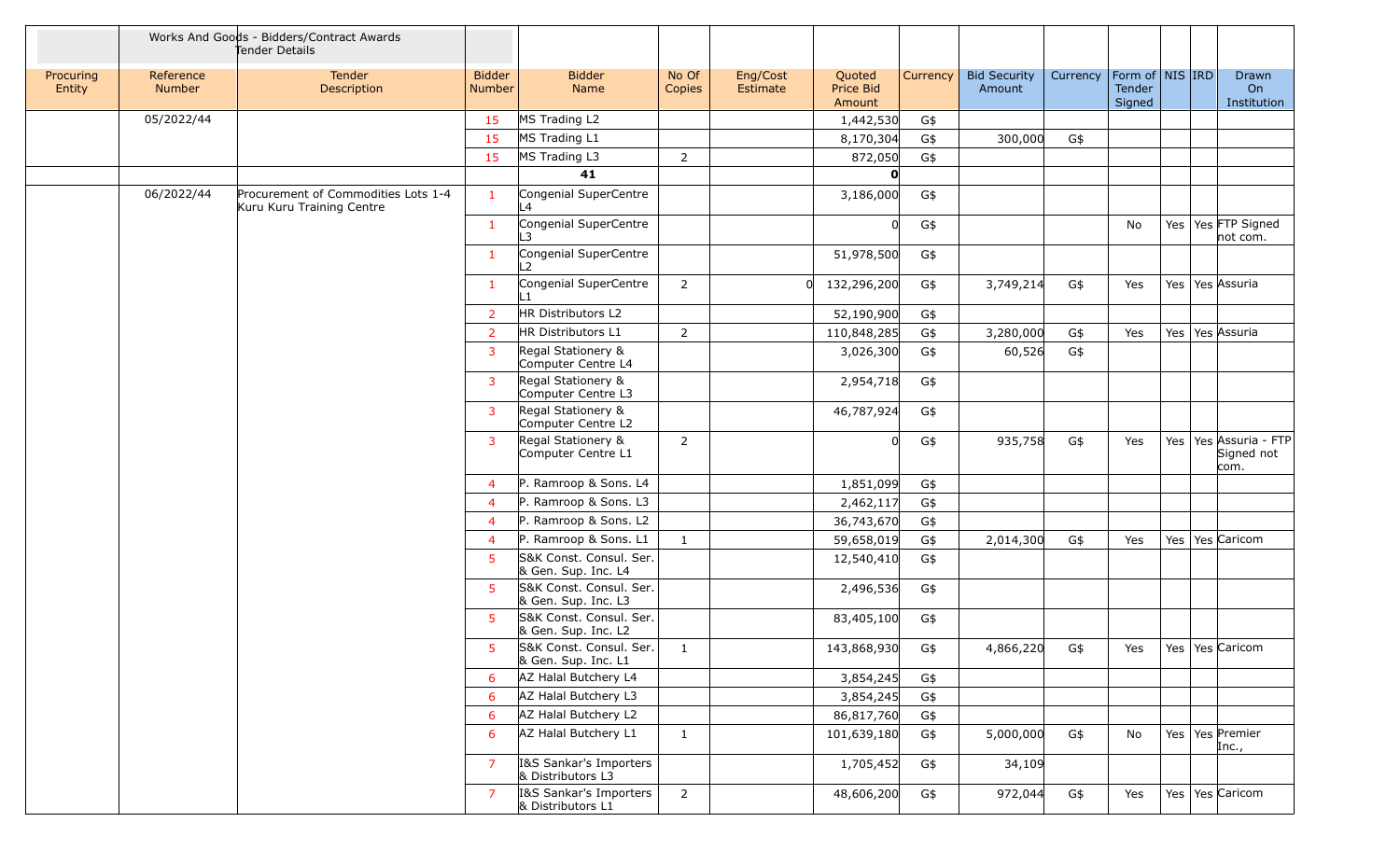|                       |                            | Works And Goods - Bidders/Contract Awards<br>Tender Details                                                                                        |                                |                                        |                 |                      |                               |             |                               |             |                                     |     |                 |                                  |
|-----------------------|----------------------------|----------------------------------------------------------------------------------------------------------------------------------------------------|--------------------------------|----------------------------------------|-----------------|----------------------|-------------------------------|-------------|-------------------------------|-------------|-------------------------------------|-----|-----------------|----------------------------------|
| Procuring<br>Entity   | Reference<br><b>Number</b> | Tender<br>Description                                                                                                                              | <b>Bidder</b><br><b>Number</b> | <b>Bidder</b><br>Name                  | No Of<br>Copies | Eng/Cost<br>Estimate | Quoted<br>Price Bid<br>Amount | Currency    | <b>Bid Security</b><br>Amount | Currency    | Form of NIS IRD<br>Tender<br>Signed |     |                 | Drawn<br>On<br>Institution       |
|                       | 06/2022/44                 |                                                                                                                                                    | 8                              | Guyana Marketing<br>Corporation L1     | $\overline{2}$  |                      | 125,670,490                   | G\$         | 2,512,150                     | G\$         | Yes                                 |     |                 | Yes   Yes   Premier Ins          |
|                       |                            |                                                                                                                                                    | 9                              | Alabama Trading L1                     | $\overline{2}$  |                      | 109,444,552                   | G\$         |                               |             | Yes                                 |     |                 | Yes   Yes   No Bid Sec.<br>Seen. |
|                       |                            |                                                                                                                                                    | 10                             | TP Udit General Store L4               |                 |                      |                               | G\$         |                               | G\$         | No                                  |     |                 | FTP Signed<br>not com.           |
|                       |                            |                                                                                                                                                    | 10                             | TP Udit General Store L3               |                 |                      | 1,249,270                     | G\$         |                               |             |                                     |     |                 |                                  |
|                       |                            |                                                                                                                                                    | 10                             | TP Udit General Store L2               |                 |                      | 31,602,300                    | G\$         |                               |             |                                     |     |                 |                                  |
|                       |                            |                                                                                                                                                    | 10                             | <b>TP Udit General Store</b><br>l 1    | $\overline{2}$  |                      | 38,326,200                    | G\$         | 1,423,556                     | G\$         | Yes                                 |     |                 | Yes   Yes   Assuria              |
|                       |                            |                                                                                                                                                    | 11                             | Highland Services &<br>Supplies L4     | $\mathbf 0$     |                      | 93,878,528                    | G\$         |                               |             |                                     |     |                 |                                  |
|                       |                            |                                                                                                                                                    | 11                             | Highland Services &<br>Supplies L3     |                 |                      | 3,149,630                     | G\$         |                               |             |                                     |     |                 |                                  |
|                       |                            |                                                                                                                                                    | 11                             | Highland Services &<br>Supplies L2     |                 |                      | 46,020,414                    | G\$         |                               |             |                                     |     |                 |                                  |
|                       |                            |                                                                                                                                                    | 11                             | Highland Services &<br>Supplies L1     | $\overline{2}$  |                      | 110,920,261                   | G\$         | 5,079,377                     | G\$         | Yes                                 |     |                 | Yes   Yes   Assuria              |
|                       |                            |                                                                                                                                                    | 12                             | MS Trading L4                          |                 |                      | 4,100,380                     | G\$         |                               |             |                                     |     |                 |                                  |
|                       |                            |                                                                                                                                                    | 12                             | MS Trading L3                          |                 |                      | 2,425,760                     | G\$         |                               |             |                                     |     |                 |                                  |
|                       |                            |                                                                                                                                                    | 12                             | MS Trading L2                          | $\overline{2}$  |                      | 50,802,690                    | G\$         | 1,146,577                     | G\$         | Yes                                 |     |                 | Yes   Yes   Premier Ins          |
|                       |                            |                                                                                                                                                    | 13                             | Memorex Enterprise L3                  |                 |                      | 1,862,190                     | G\$         | 39,000                        | G\$         |                                     |     |                 |                                  |
|                       |                            |                                                                                                                                                    | 13                             | Memorex Enterprise L2                  |                 |                      | 53,127,400                    | G\$         | 1,080,000                     | G\$         |                                     |     |                 |                                  |
|                       |                            |                                                                                                                                                    | 13                             | Memorex Enterprise L1                  | $\overline{2}$  |                      | 86,204,500                    | G\$         | 1,760,000                     | G\$         | Yes                                 | Yes |                 | Yes Assuria                      |
|                       |                            |                                                                                                                                                    | 14                             | DeSinco Ltd L1                         | $\overline{2}$  |                      | 23,149,124                    | G\$         | 463,000                       | G\$         | Yes                                 |     |                 | Yes   Yes   Assuria              |
|                       |                            |                                                                                                                                                    | 15                             | General Distributors L14               |                 |                      | 12,936,290                    | G\$         |                               |             |                                     |     |                 |                                  |
|                       |                            |                                                                                                                                                    | 15                             | General Distributors L3                |                 |                      | 4,129,650                     | G\$         |                               |             |                                     |     |                 |                                  |
|                       |                            |                                                                                                                                                    | 15                             | General Distributors L2                |                 |                      | 57,501,190                    | G\$         |                               |             |                                     |     |                 |                                  |
|                       |                            |                                                                                                                                                    | 15                             | General Distributors L1                | $\overline{2}$  |                      | 75,889,950                    | G\$         | 2,800,000                     | G\$         | Yes                                 |     |                 | Yes   Yes   Caricom              |
|                       |                            |                                                                                                                                                    | 16                             | Metro Office &<br>Computer Supplies L3 |                 |                      | 2,475,637                     | G\$         |                               |             |                                     |     |                 |                                  |
|                       |                            |                                                                                                                                                    | 16                             | Metro Office &<br>Computer Supplies L2 | $\overline{2}$  |                      |                               | G\$         |                               |             | No                                  |     |                 | Yes   Yes FTP Signed<br>not com. |
|                       |                            |                                                                                                                                                    | 17                             | Satesh Narine L4                       |                 |                      | 12,540,270                    | G\$         | 250,805                       | G\$         |                                     |     |                 |                                  |
|                       |                            |                                                                                                                                                    | 17                             | Satesh Narine L3                       |                 |                      | 3,162,346                     | G\$         | 63,247                        | G\$         |                                     |     |                 |                                  |
|                       |                            |                                                                                                                                                    | 17                             | Satesh Narine L2                       |                 |                      | 83,285,000                    | G\$         | 665,700                       | G\$         |                                     |     |                 |                                  |
|                       |                            |                                                                                                                                                    | 17                             | Satesh Narine L1                       | $\overline{2}$  |                      | 143,463,300                   | G\$         | 2,866,927                     | G\$         | Yes                                 |     |                 | Yes   Yes Assuria                |
|                       |                            |                                                                                                                                                    |                                | 51                                     |                 |                      | $\mathbf{0}$                  |             |                               |             |                                     |     |                 |                                  |
| Ministry of<br>Health | 19/2022/47                 | Provision of Air Transportation Service<br>to Conduct Medical Evacuation,<br>Transport of Medical Supplies,<br>Medicines, Pathology Team and Staff | $\mathbf{1}$                   | Jags Aviation Inc                      | $\overline{2}$  | <sup>0</sup>         | n                             | $\mathsf 0$ |                               | $\mathbf 0$ | Yes                                 |     | Yes   Yes $ 0 $ |                                  |
|                       |                            |                                                                                                                                                    | $\overline{2}$                 | Roraima Airway Ltd                     | $\mathbf{1}$    |                      | <sub>0</sub>                  |             |                               |             | Yes                                 |     | Yes Yes         |                                  |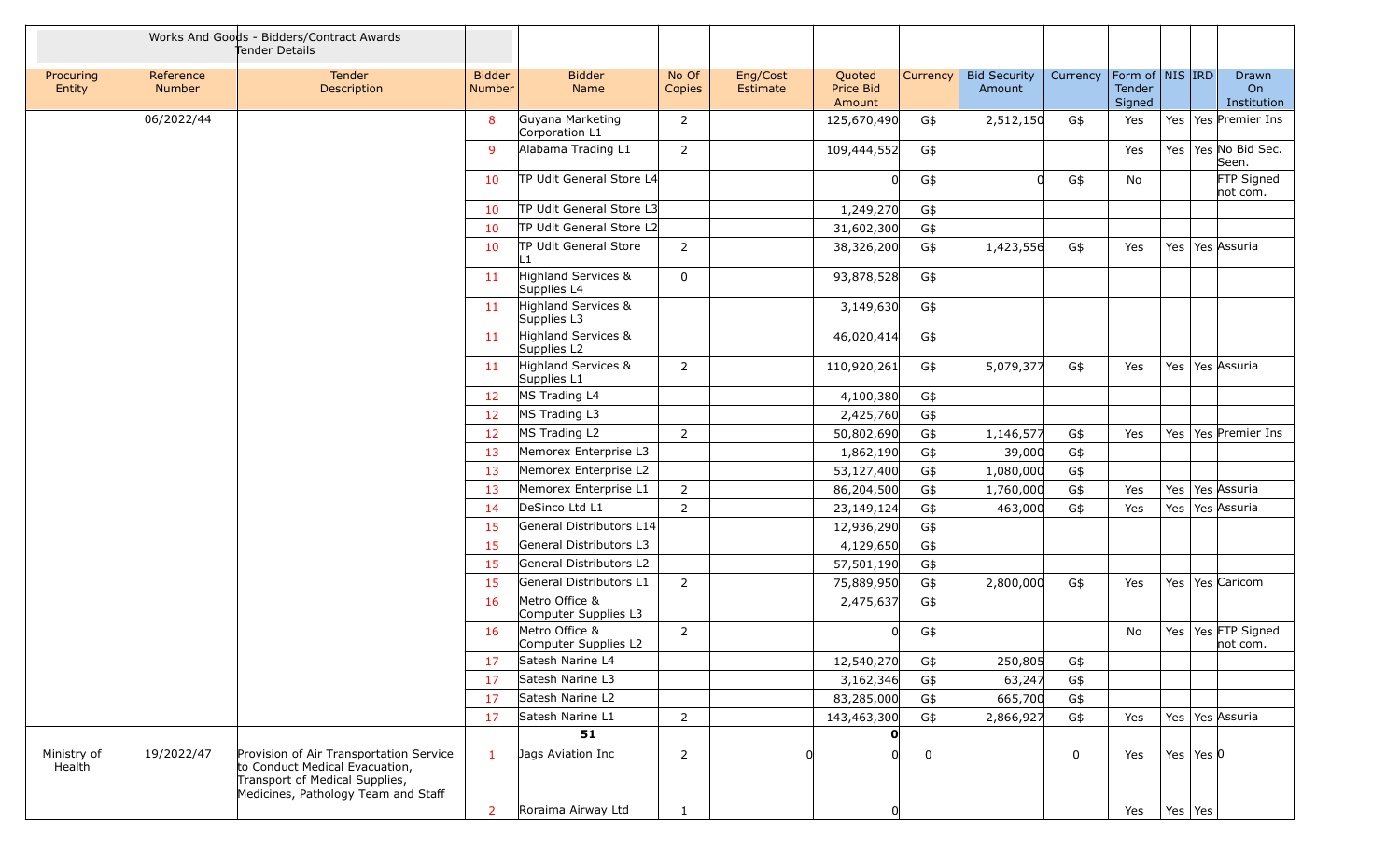|                     | Works And Goods - Bidders/Contract Awards<br>Tender Details |                                                                                                  |                                |                                               |                 |                      |                               |          |                               |          |                  |                     |                                   |
|---------------------|-------------------------------------------------------------|--------------------------------------------------------------------------------------------------|--------------------------------|-----------------------------------------------|-----------------|----------------------|-------------------------------|----------|-------------------------------|----------|------------------|---------------------|-----------------------------------|
| Procuring<br>Entity | Reference<br>Number                                         | Tender<br>Description                                                                            | <b>Bidder</b><br><b>Number</b> | <b>Bidder</b><br>Name                         | No Of<br>Copies | Eng/Cost<br>Estimate | Quoted<br>Price Bid<br>Amount | Currency | <b>Bid Security</b><br>Amount | Currency | Tender<br>Signed | Form of   NIS   IRD | Drawn<br>On<br>Institution        |
|                     | 19/2022/47                                                  |                                                                                                  | 3                              | Frontier Medical<br>Services                  | $\mathbf{1}$    |                      | ∩                             |          |                               |          | Yes              | Yes Yes             |                                   |
|                     |                                                             |                                                                                                  | $\overline{4}$                 | Marcia's Flight Services                      | $\mathbf{1}$    |                      |                               |          |                               |          | Yes              | Yes Yes             |                                   |
|                     |                                                             |                                                                                                  |                                | 4                                             |                 |                      | O                             |          |                               |          |                  |                     |                                   |
|                     | 20/2022/47                                                  | Supply and Delivery of Cooked Meals<br>for Staff at Ocean View Quarantine &<br>Treatment Faculty | $\mathbf{1}$                   | Congenial Supercentre<br>Dinner               |                 |                      | 1,000                         | G\$      |                               |          |                  |                     |                                   |
|                     |                                                             |                                                                                                  | $\mathbf{1}$                   | Congenial Supercentre<br>Lunch                |                 |                      | 1,000                         | G\$      |                               |          |                  |                     |                                   |
|                     |                                                             |                                                                                                  | $\mathbf{1}$                   | Congenial Supercentre<br>BF                   | $\mathbf{1}$    | $\Omega$             | 900                           | G\$      | 250,000                       | G\$      | Yes              | Yes   Yes   Assuria |                                   |
|                     |                                                             |                                                                                                  | <sup>2</sup>                   | Satesh Narine Dinner                          |                 |                      | 720                           | G\$      |                               |          |                  |                     |                                   |
|                     |                                                             |                                                                                                  | $\overline{2}$                 | Satesh Narine Lunch                           |                 |                      | 720                           | G\$      |                               |          |                  |                     |                                   |
|                     |                                                             |                                                                                                  | $\overline{2}$                 | Satesh Narine BF                              | $\overline{2}$  |                      | 630                           | G\$      | 250,000                       | G\$      | Yes              | Yes   Yes   Assuria |                                   |
|                     |                                                             |                                                                                                  | 3                              | S&K Const. Consul. Ser.<br>& Gen. Sup. Dinner |                 |                      | 679                           |          |                               |          |                  |                     |                                   |
|                     |                                                             |                                                                                                  | 3                              | S&K Const. Consul. Ser.<br>& Gen. Sup. Lunch  |                 |                      | 679                           | G\$      |                               |          |                  |                     |                                   |
|                     |                                                             |                                                                                                  | 3                              | S&K Const. Consul. Ser.<br>& Gen. Sup. BF     | $\mathbf{1}$    |                      | 619                           | G\$      | 250,000                       | G\$      | Yes              | Yes   Yes   Caricom |                                   |
|                     |                                                             |                                                                                                  | $\overline{4}$                 | GK Professional Manag.<br>Ser. Inc. Lunch     |                 |                      | 1,050                         | G\$      |                               |          |                  |                     |                                   |
|                     |                                                             |                                                                                                  | $\overline{4}$                 | GK Professional Manag.<br>Ser. Inc. BF        | $\overline{2}$  |                      | 900                           | G\$      | 250,000                       | G\$      | Yes              | Yes   Yes $rbl$     |                                   |
|                     |                                                             |                                                                                                  | $\overline{4}$                 | GK Professional Manag.<br>Ser. Inc. Dinner    |                 |                      | 900                           | G\$      |                               |          |                  |                     |                                   |
|                     |                                                             |                                                                                                  | -5                             | NT Ventures Dinner                            |                 |                      | 950                           | G\$      |                               |          |                  |                     |                                   |
|                     |                                                             |                                                                                                  | -5                             | NT Ventures Lunch                             |                 |                      | 1,050                         | G\$      |                               |          |                  |                     |                                   |
|                     |                                                             |                                                                                                  | -5                             | NT Ventures BF                                | $\overline{2}$  |                      | 950                           | G\$      | 250,000                       | G\$      | Yes              | Yes   Yes Assuria   |                                   |
|                     |                                                             |                                                                                                  | 6                              | Hot & Spicy Creole<br>Corner Dinner           |                 |                      | 1,060                         | G\$      |                               |          |                  |                     |                                   |
|                     |                                                             |                                                                                                  | 6                              | Hot & Spicy Creole<br>Corner Lunch            |                 |                      | 1,350                         | G\$      |                               |          |                  |                     |                                   |
|                     |                                                             |                                                                                                  | 6                              | Hot & Spicy Creole<br>Corner BF               | 1               |                      | 1,060                         | G\$      | 250,000                       | G\$      | Yes              |                     | Yes   Yes Scotia Bank<br>(Cheque) |
|                     |                                                             |                                                                                                  | $\overline{7}$                 | Advanced Engineering<br>Dinner                |                 |                      | 1,000                         | G\$      |                               |          |                  |                     |                                   |
|                     |                                                             |                                                                                                  | $\overline{7}$                 | Advanced Engineering<br>Lunch                 |                 |                      | 800                           | G\$      |                               |          |                  |                     |                                   |
|                     |                                                             |                                                                                                  | $\overline{7}$                 | Advanced Engineering<br>BF                    | $\mathbf{1}$    |                      | 600                           | G\$      | 250,000                       | G\$      | Yes              |                     | Yes   Yes   Premier Ins           |
|                     |                                                             |                                                                                                  | 8                              | HR Distributors Dinner                        |                 |                      | 930                           | G\$      |                               |          |                  |                     |                                   |
|                     |                                                             |                                                                                                  | 8                              | HR Distributors Lunch                         |                 |                      | 1,140                         | G\$      |                               |          |                  |                     |                                   |
|                     |                                                             |                                                                                                  | 8                              | HR Distributors BF                            | $\overline{2}$  |                      | 930                           | G\$      | 250,000                       | G\$      | Yes              | Yes   Yes   Assuria |                                   |